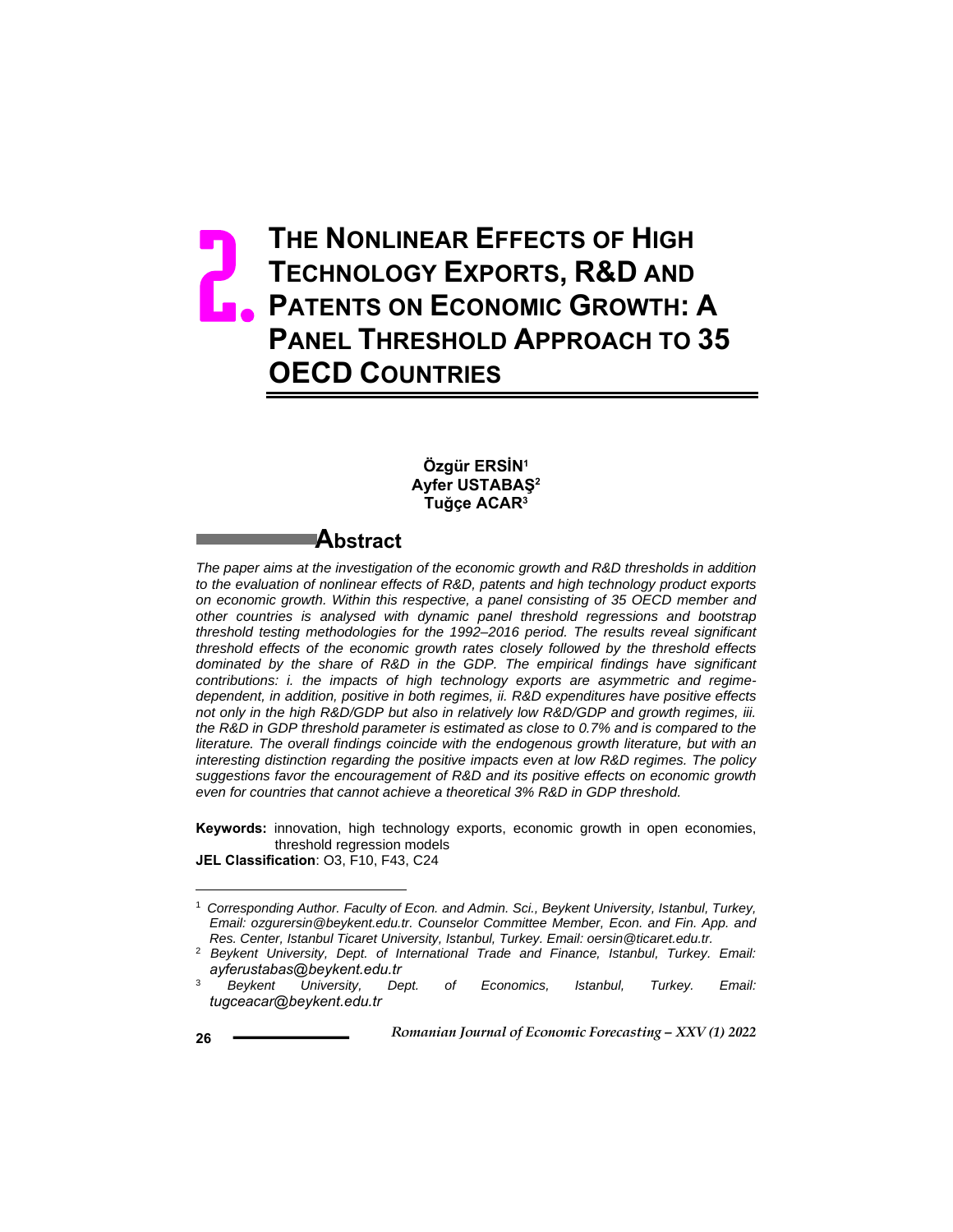## **1. Introduction**

Innovation has been assumed as one of the essential sources of accelerating economic growth by classical and neoclassical economists. In Solow's neoclassical model, technology is an exogeneous factor, hence the proportion of growth that cannot be explained by per worker capital stock could be taken as the technology or the residual. The model incorporates the importance of savings and investment rates effectively in the formation of capital in addition to the roles of depreciation. An important assumption needed to be made was the exogeneity of technological change as it also was noted in the epigraph of Solow's seminal paper Solow (1956). In a further contribution to the Solow model, Mankiw-Romer-Weil introduced the role of human capital in the neoclassical growth framework (Mankiw *et al*., 1993).

Schumpeterian growth models based on improvements of product quality stimulated by the international trade were another group of endogenous growth models. Although the role of international trade and especially the exports of high technological goods play a crucial role in economic prosperity, such goods necessitate investments that encourage R&D. Aghion and Howitt (1992), propose a growth model based on Schumpeter's creative destruction, where growth is determined as being increasing function of the size of technological progress and qualified labor force in addition to the research productivity, while being a decreasing function of the time preference rate of the individuals (Aghion and Howitt, 1992, 323). As noted by Ustabaş and Ersin (2016), the R&D plays important roles in the creation of technology towards high tech export-based growth policies.

Following Verspagen (2006), a more recent strain of literature also draws attention to technological change in the process of growth. In the so-called "general purpose technologies", the GPT framework of Verspagen (2006), the technological change necessitates evolutionary and development phases, and in the first phases achievement of low economic growth is more likely. Once enough intermediate goods are developed for the new GPT, the old GPT ceases leading to a high economic growth phase (Verspagen, 2006, 3-35). More recently, Fagerberg and Verspagen (2020) notice the importance of technological revolutions that trigger structural change and by dividing the countries into two groups, they note that the countries which fail to adopt new technological revolutions cannot achieve economic growth in addition to catching-up the developed nations and in this process, the specialization in foreign trade plays a major role.

In addition to such arguments, one should also notice the importance of R&D and patents which are important determinants of innovation and technological progress. Innovation processes involve various activities, including the design/conception, R&D, technology transfer, manufacturing and deployment. At microeconomic level, technological improvements can result in a decrease in production costs, therefore enabling the deployment of increasing returns to scale. Moreover, these improvements can create new products or even new industries by also increasing the quality level (Korres, 2012, 224). At macroeconomic level, technological innovations play a crucial part in economic growth by stimulating industries in creating comparative advantage in high technology exports. This comparative advantage leads to increasing returns and endogenous technological development, which rise the standards of living and welfare (Frankel and Romer, 1999). Accordingly, the most commonly used indicators of innovations aim at the measurement of the technological level or innovative capability of a country including patent activities and research and development expenditures (Romer, 1990; Grossman and Helpman, 1991;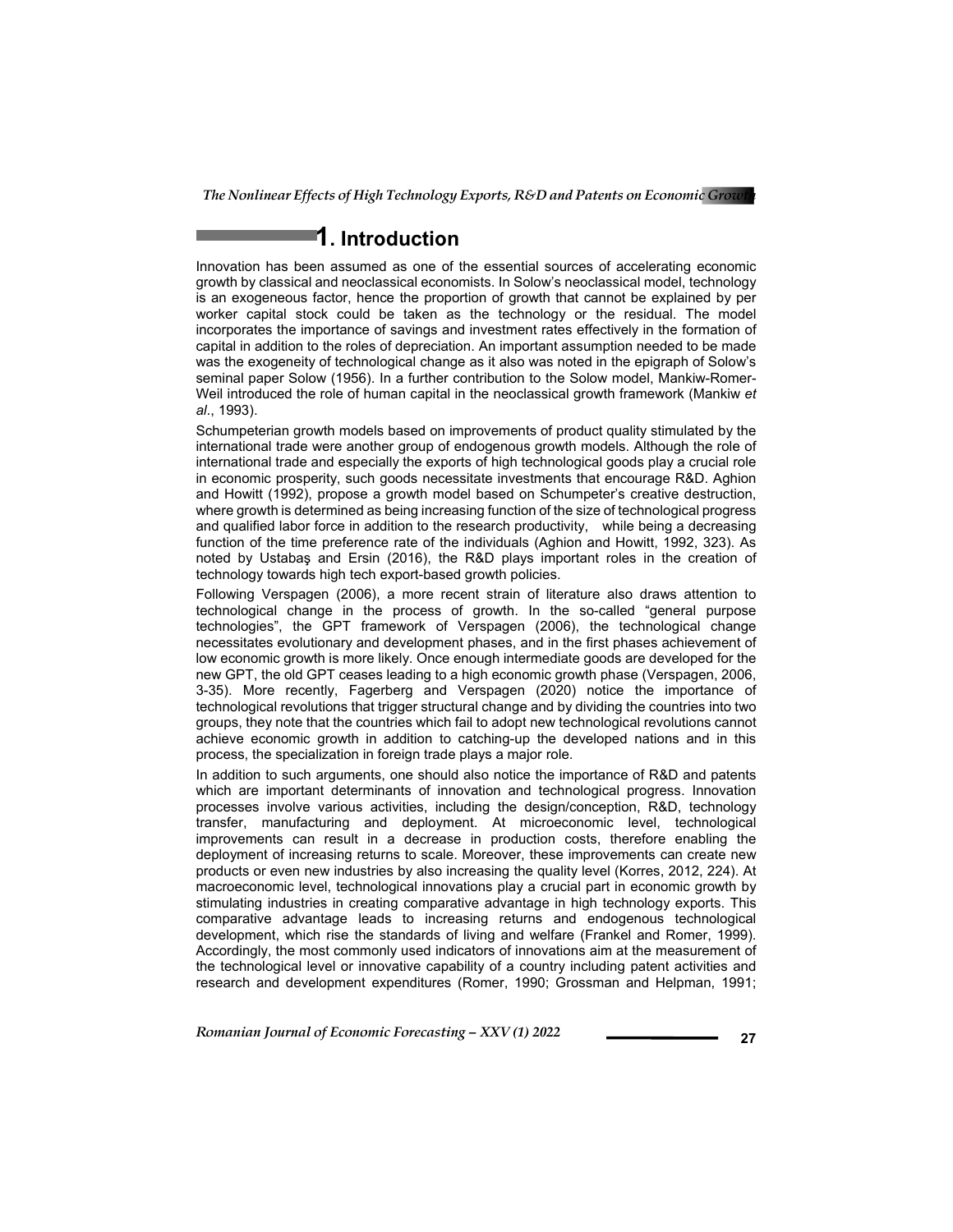Eaton and Kortum, 1999), the share of high technology exports in manufactured products (Fagerberg, 1994; Cuaresma and Worz, 2005; Lee, 2011).

Following the discussion above, our paper aims at the investigation of the impacts of high technology exports, patents and R&D on economic growth within a nonlinear panel methodology for the OECD member and other countries. Based on our literature search, our paper is the first paper that i. investigates the nonlinear impacts of high technology exports, R&D and patents simultaneously on economic growth in distinct regimes; ii. contributes by focusing on the calculation of thresholds of R&D and economic growth that possibly trigger higher economic growth rates. In light of these purposes, the paper aims at providing a bridge between threshold based nonlinear panel methodology and the development literature which focus on the impact of international trade on growth and the empirical literature focusing on endogenous growth.

Among the selected explanatory variables, in addition to R&D and patents, the high technology exports as a ratio to total manufactured exports is a comparatively distinct variable. It possesses a "revealed innovation" type characteristic: it is a direct and observable indicator of the economy's concentration on technology and innovation in the total manufactured exports <sup>4</sup> . One of the most important contributions of the paper is the investigation of the thresholds of R&D in addition to economic growth rates, assuming the share of R&D in total GDP as the threshold variable follows the spirit of theoretical setting of R&D thresholds discussed by Azariadis and Drazen (1990). Further, a general acceptance in the economic theory is that without passing a certain threshold of R&D in total GDP, the benefits of innovation could not exist. However, the countries should not hesitate to invest in R&D, and once the threshold is exceeded (say 3% of GDP in the spirit of Romer, 1991) the endogenous growth is likely to exist (Azariadis and Drazen, 1990). We argue that this setting could be relaxed and statistically the thresholds could be comparatively lower than such *a priori* levels, so that significant impacts of R&D on growth could also exist at lower R&D levels or for periods with low levels of economic growth.

The above-mentioned discussion motivates the paper in answering the following questions. Do nonlinear impacts of R&D, patents and high technology exports exist and if so, do empirical results show the impossibility of having no impacts or no positive impacts of innovation proxies below these thresholds? Should the policy makers not focus on R&D since countries cannot achieve such levels, say 3% R&D in GDP, due to their constraints or if the country achieves a low R&D, should it not expect such benefits of innovations and research? For policies aiming at economic growth, could increasing the share of high technology products in exports be beneficial? Within these aims, the paper is structured as follows. Section 2 reviews the main theoretical and econometric literature. Section 3 is devoted to the dynamic panel threshold analysis and the model. The empirical findings and policy implications are presented in Section 4. Conclusion and discussion are given in the final section.

<sup>4</sup> *The usage of high technology export variable in our model extends the model to open economies and our paper assumes the investigation of innovation for countries engaged in international trade, a restriction that is not a necessity in the original spirit of endogenous growth theories though such extentions are generally accepted in the literature.*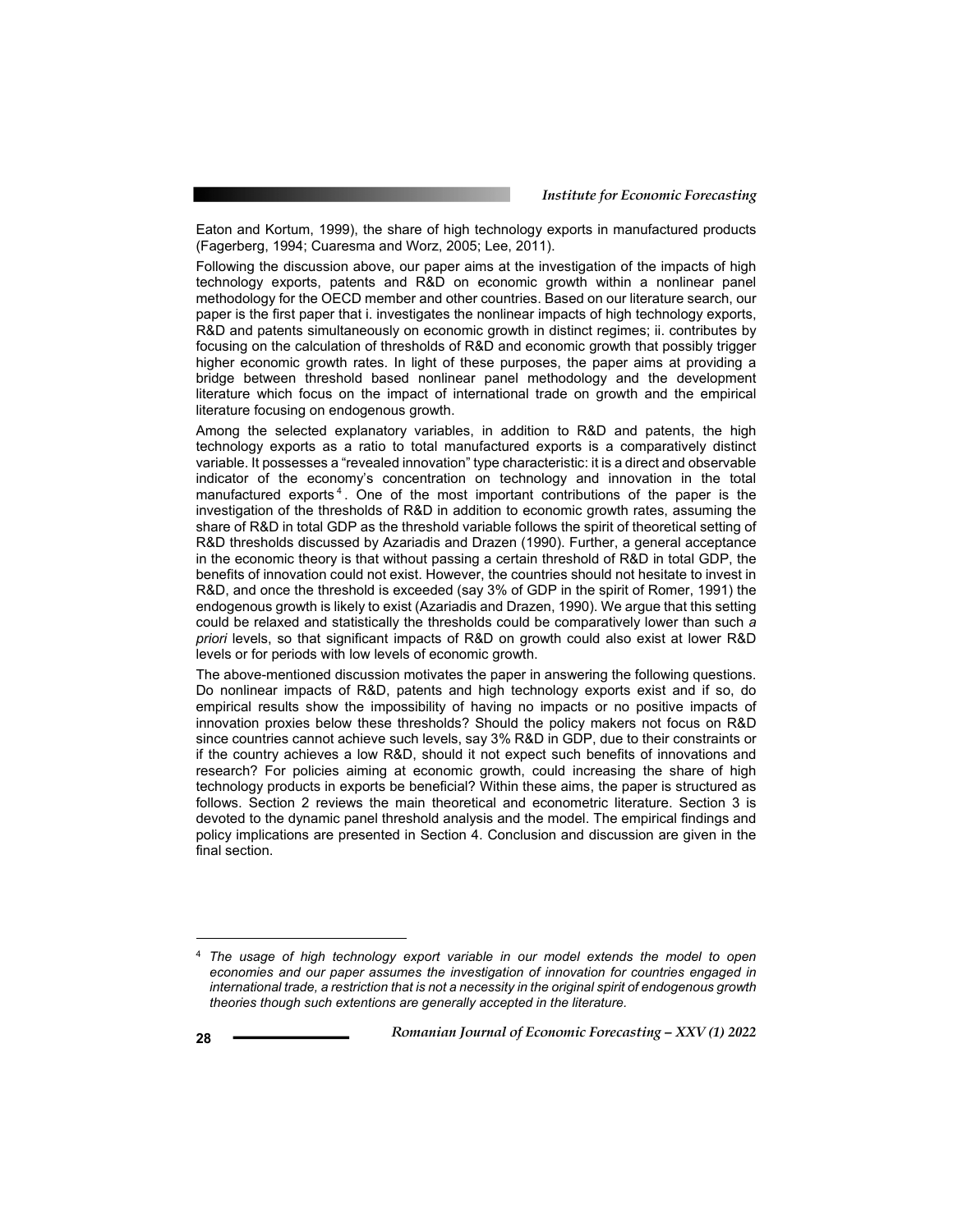## **2. Literature Review**

Growth theory, specifically about the issue of technology, is characterized by an important debate between endogenous growth inspired from the neoclassical view and the evolutionary approach (or neo-Schumpeterian) approach. Solow (1956) model assumes that countries will converge to similar steady states depending on the exogenous level of technological progress for given similar fundamentals and the diminishing returns cannot be avoided. The endogenous growth models, on the other hand, estimate that steady states will be different among countries. Jones argues that the number of R&D workers has increased since the 1960s, but growth rates have either been constant or declining, suggesting a semiendogenous growth model (Verspagen, 2006, 23). In line with this view, Young suggested a model in which an increase in the profitability of innovation could result in a rise of technologies that will lead to an improvement at micro level without raising the economic growth rate (Young, 1993, 443).

Empirical models analysing the relationship between GDP and R&D investment studied by Griliches suggest that knowledge or R&D has a significant impact on productivity increases (Griliches, 1979; Verspagen 1995; Griliches, 1986). According to empirical works on growth and technology assuming the endogenous growth models, international competitiveness and growth are likely to diverge among countries generally as a result of technological competitiveness. Fagerberg (1988) emphasized the essential role of investments to create new production capacities and to employ the potential given by spillover effects of domestic technological competitiveness (Fagerberg, 1988). Coe and Helpman (1995) underline the correlations between total factor productivity growth and R&D weighted by trade flows, indicating that trade is an important source of knowledge spillovers. They indicated that the benefits of foreign research and development on domestic productivity fed on the openness of the economy (Coe and Helpman, 1995). Eaton and Kortum provided a model showing that endogenous research and development and technology diffusion were contributing to economic growth (Eaton and Kortum, 1999).

Reviewing the literature, as of our knowledge, research utilizing R&D, patents and high technology exports simultaneously fails to exist, especially within a nonlinear panel setting. The relevant studies that evaluate these variables separately or two of them simultaneously, are discussed below. Griffith *et al*. (2000) investigate the role of R&D activity in the improvement of the technology transfer in addition to its conventional role of stimulating innovation by using a panel of 12 OECD countries and determine that R&D stimulates growth directly through innovation and indirectly through technology transfer. They also identified that human capital has a significant role in stimulating productivity growth whereas trade had a statistically weak effect on productivity (Griffith *et al*., 2000). Ivus evaluated the impact of strengthened patent rights in developing countries on the exports of developed countries for 1962-2000 period and found that the rise of patent rights encourages patent-sensitive exports. Nunes *et al*. (2011) investigate the relationship between R&D intensity and growth in high-tech and non-high-tech small and medium sized enterprises and they identify a negative and significant relationship between R&D intensity and growth in the non-high-tech SMEs. Sterlacchini (2008) provides important hints for threshold effects of R&D in their findings obtained for European countries for 1995-2002 so that the intensity of R&D has important impacts in value-added. Lee (2011) utilizes quantile panel regressions to evaluate the effects of export specialization in high technology exports on the comparative advantage defined by Balassa indices. In a later paper, Lee (2012) shows that technology and learning by doing proxied by R&D result in thresholds that lead to 'technological divide' of countries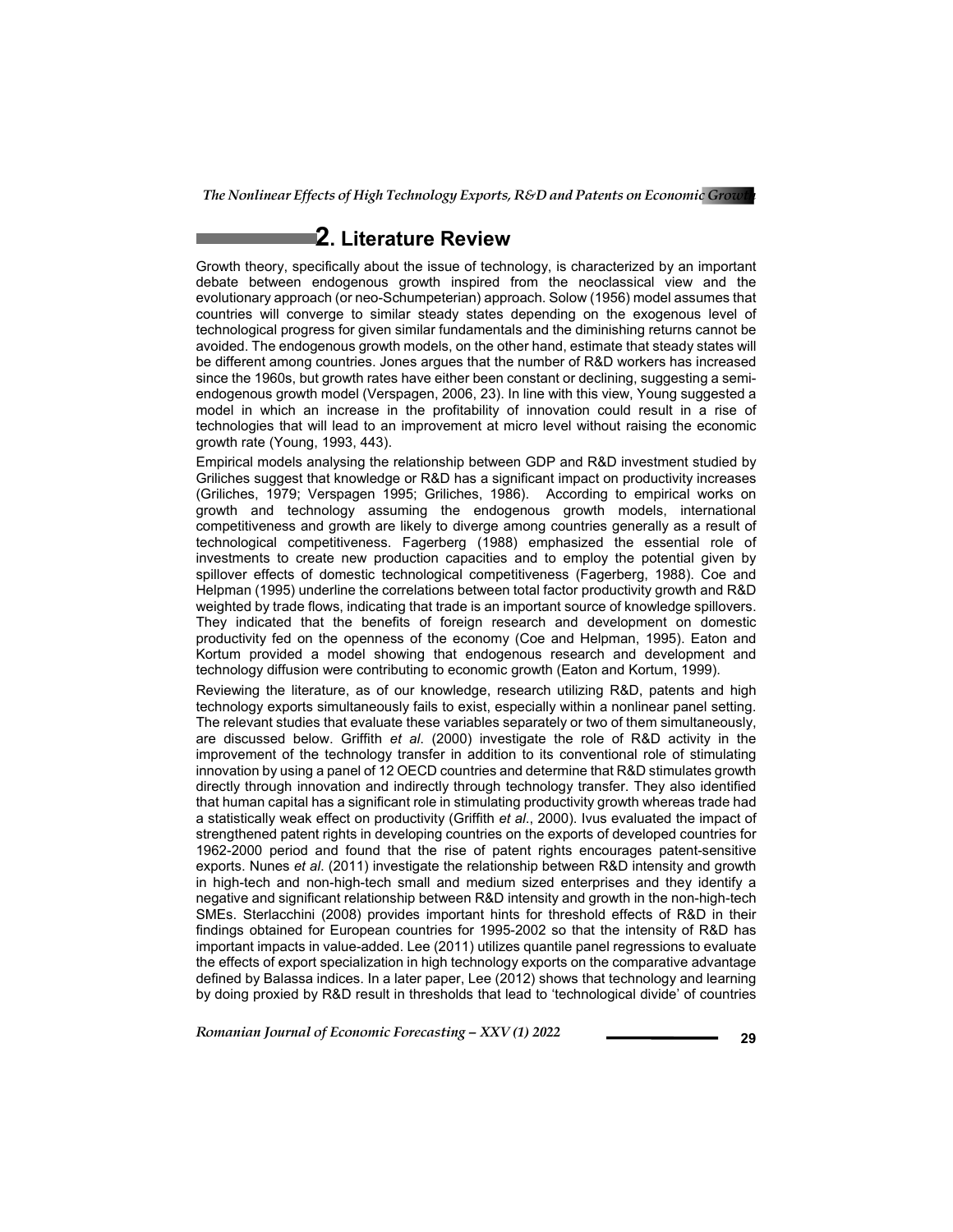in the process of growth. Wu (2010), examined the impact of R&D efforts on innovation and economic growth in China with panel data, system and difference GMM. Wu (2010) determines the positive effects of innovation on China's economic growth and underlines the dominant effect of R&D intensity on regional innovation. Wu (2010) also emphasizes the roles of economic reforms, government investments and infrastructure development and the human capital in innovation and development.

In contrast to the R&D and economic growth relation literature, the empirical studies focusing on high technology exports and growth are evaluated. Ustabas and Ersin (2016) investigated the role of high technology exports on economic growth in South Korea and Turkey and show that high technology exports have positive long-run impacts on growth. Ekananda and Parlinggoman (2017) analyzed the effects of FDI and high-tech export on GDP in a panel of 50 countries for 1992-2014 and suggest the positive effects of high technology exports. Kabaklarlı *et al.* (2018) analyzed the long-term relationship between high-technology exports and various economic variables including the GDP growth rates, patents by residents, and gross capital formation in GDP through a panel cointegration model for 14 selected OECD countries over the period 1989-2015. Their findings suggest positive effects of patents in addition to foreign direct investments which boost high technology exports (Kabaklarlı *et al*., 2018). Erkişi and Boga (2019) examined the relationship between high-technology exports and economic growth in EU-15 countries for period 1998-2017 by including the labor force and gross fixed capital formation as additional explanatory variables to achieve a setting of Cobb-Douglas type production function. Their findings show that the high-tech exports had a decisive effect not only on economic growth but also on gross fixed capital formation and employment (Erkişi and Boğa, 2019)<sup>5</sup>.

Recent studies investigate the EU countries with a panel setting. Kacprzyk and Świeczewska (2018) utilize nonlinear in variables models by including interaction terms to evaluate the effects of R&D on growth and their empirical findings put forth that the distance to the world technology frontier matters; significant effects of R&D only exists for businesses that are close to the frontier and the impact of government R&D on growth is insignificant; however, their policy suggestions favor innovation-based policies instead of simply focusing on R&D only to achieve growth. They also suggest that heterogeneity of development levels of EU-28 matters and heterogeneous innovation policies are needed instead of a one model fits all strategy. A more recent contribution is provided by Pelinescu *et al*. (2019) who investigate the heterogeneous impacts of average length of education, human capital and innovation variables included with the patents. Their findings reveal that positive effects of education and human capital in EU and the positive effects of R&D expenditures have the biggest effect as compared to the positive effect of patents. In their policy recommendations, Pelinescu *et al*. (2019) emphasized that encouraging innovation and increasing R&D expenditures have the potential to accelerate economic growth in EU countries. More recently, Chu *et al*. (2020) investigated the effects of intellectual property rights on the take-off from an era of stagnation

<sup>5</sup> *Other interesting papers that utilize threshold models include the following. Aristizabal-Ramirez et al. (2015) analyzed the impact of innovation measured by the innovation index on growth for 147 countries and note the importance of threshold effects. Ahsan and Haque (2017) applied a dynamic panel threshold model for 126 countries for the 1970-2012 period to examine the non-linear effect of human capital on economic growth below and above the capital stock threshold. Kouton et al. (2018) employs a dynamic panel threshold model to analyze the roles of health on growth for 24 Sub-Saharan Africa countries and their empirical results signify the threshold effects of human capital.*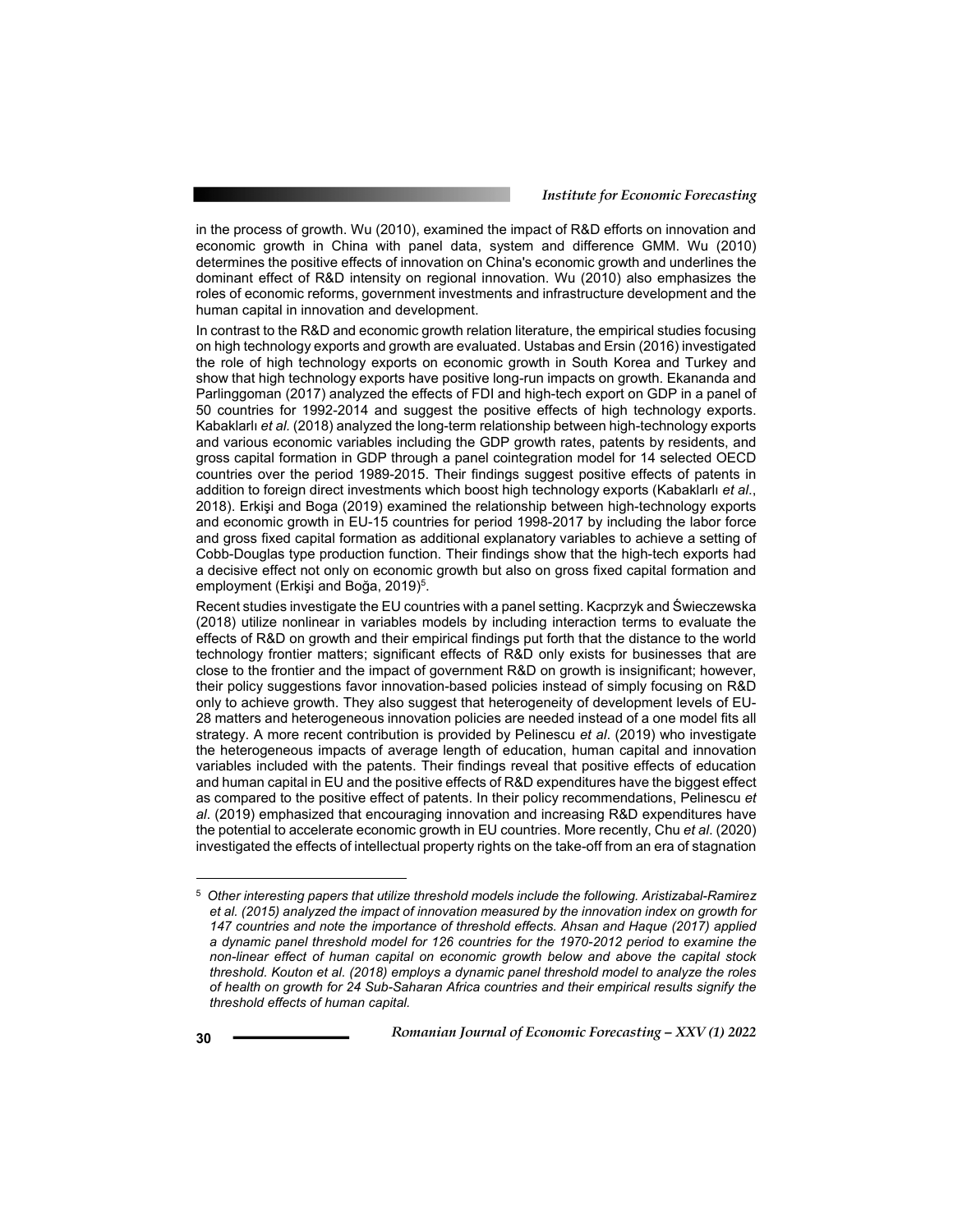to a state of sustained economic growth. Chu *et al*. (2020) show that in China, strengthening patent protection increased firms' profitability, providing more incentives for firms to innovate, resulting in an earlier departure while stressing that stronger patent protection would slow economic growth by increasing the number of products reducing the market size of each product, and increasing incentives for quality-improving innovation<sup>6</sup>.

Reviewing the literature discussed above, the analysis of high technology exports in addition to patents and R&D deserve special attention and various linkages between these variables cannot be neglegted. For this purpose, the static and dynamic panel threshold models of Hansen (1999) and Seo and Shin (2014) will be evaluated in the next section.

## **3. Dynamic Panel Threshold Methodology**

The panel threshold model is a panel variant of the nonlinear time series threshold models of Chan (1993) and Tong (1990)'s threshold regressions. Hansen (1999) generalized the model to panel data. Further extensions introduce dynamic relations which are given in Seo and Shin (2004). A two-regime panel threshold model following Hansen (1999) and Seo and Shin (2014) with dynamic relations is stated as

$$
y_{ii} = \beta_1' X_{ii} I(q_{ii-k} \le \gamma) + \beta_2' X_{ii} I(q_{ii-k} > \gamma) + u_{ii} \tag{1}
$$

where:  $\beta_1^{'} = (1, \beta_{1,1}, \beta_{1,2}, \dots, \beta_{1,k})^{'}$  and  $\beta_2^{'} = (1, \beta_{2,1}, \beta_{2,2}, \dots, \beta_{2,k})^{'}$  are regime specific parameter vectors,  $X_{ii} = (y_{ii-1,} y_{ii-2,} ..., y_{ii-k,} x_{ii}, x_{ii-1}, ..., x_{ii-k})$  is the explanatory variable set including the lagged terms of the dependent variable to control for autocorrelation if necessary and  $I(q_i, \gamma)$  is an identity function, restricted to take two distinct values [0,1]. The identity function is a function of the distance of the threshold variable  $q_{it-k}$  to the optimum threshold  $\gamma^7$ . For simplicity, a two-regime dynamic threshold panel regression model without matrix notation could be written as,

$$
y_{ii} = \begin{cases} \beta_{1,0} + \beta_{1,1} X_{ii} + u_{1,ii} & \text{if } q_{ii-k} \le \gamma \\ \beta_{2,0} + \beta_{2,1} X_{ii} + u_{2,ii} & \text{if } q_{ii-k} > \gamma \end{cases}
$$
 (2)

In both Eq. (1) and (2),  $u_{it}$  is assumed  $u_{it} \sim N(0, \delta^2)$ . The model in Eq. (1) and (2) could be extended to more than 2 regimes if a second threshold effect cannot be rejected. The threshold parameters are assumed to be time invariant (Hansen, 1999, 347). We select the optimum lag length *k*=0, 1, …, *k* for the variable set with the Bayesian information criterion (BIC). The sequential F tests with bootstrapped critical values are calculated for testing the linearity against threshold type nonlinearity (Hansen, 1999). To obtain parsimony, our estimated models assume common threshold parameters following Hansen (1999) and Seo and Shin (2014). Further, the variables are demeaned before threshold testing and by adding the country-specific averages, one could generate country specific threshold evaluations.

*Romanian Journal of Economic Forecasting – XXV (1) 2022* **1988 1988 1989 1989** 

<sup>6</sup> *They noticed negative effects of patents in later stages and show that the results are consistent*  with historical evidence of the industrial revolution and recent evidence of the effects of the *patent system.*

<sup>7</sup> *Therefore, within a dynamic panel threshold regression setting, heterogeneity is allowed in the threshold mechanism.*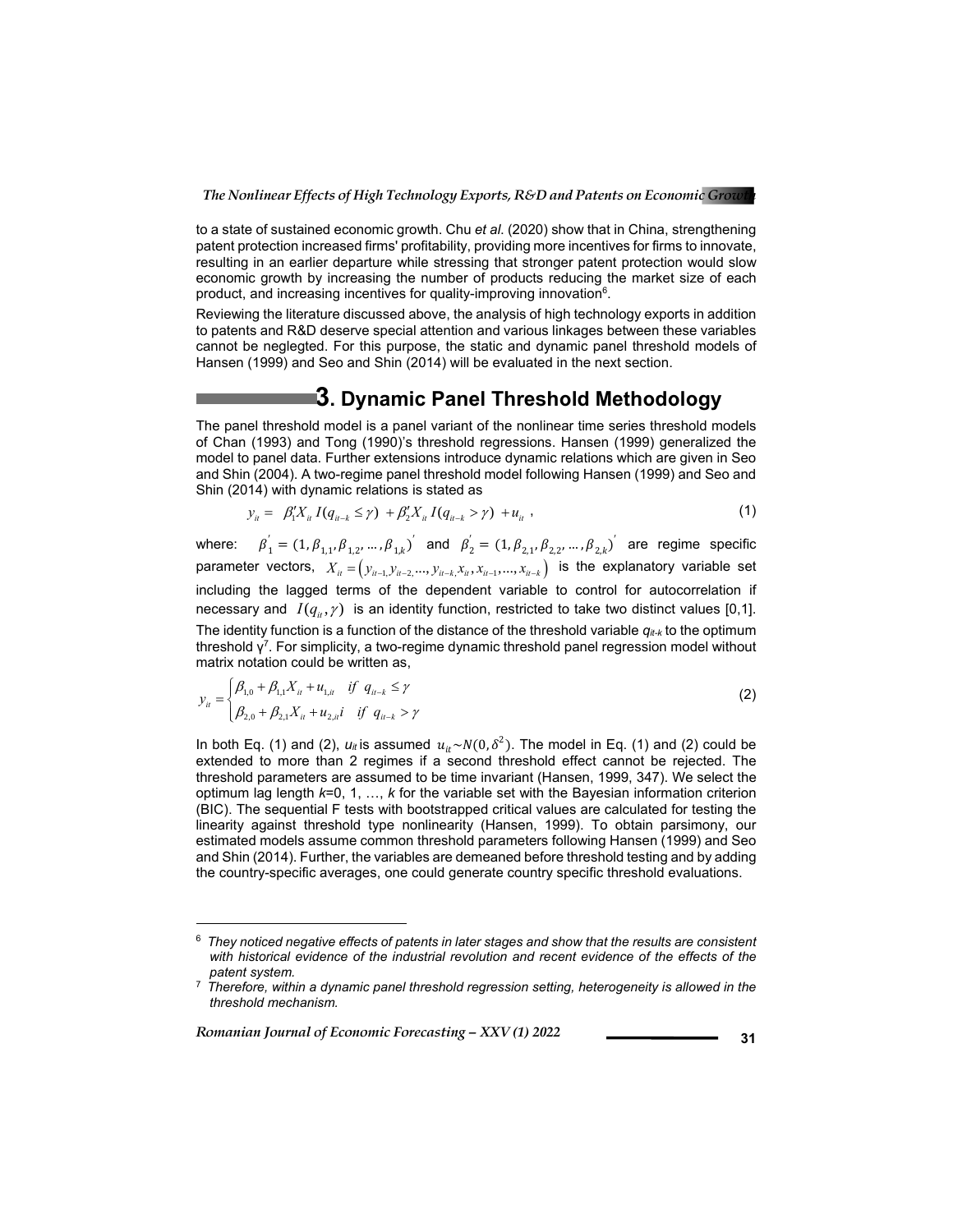## **4. Empirical Results**

### *4.1. Data*

The dataset in the study is obtained from the World Bank WDI database. To achieve balanced panel with the longest possible time period and due to the availability of the R&D data, the sample covers the 1992-2016 period for 35 countries<sup>8</sup>. R&D expenditures is denoted by *lrd<sub>it</sub>* and is in million US dollars. *lpat<sub>it</sub>* is the total number of resident and nonresident patent applications. The high technology exports in total manufactured exports are denoted by *lhtit*. The real GDP, *lyit* is in million and constant 2010 US dollars. Variables are subject to natural logarithms. In the panel unit root tests, if the data follows I(d) processes, the data is differenced and denoted by Δ. A second measure of R&D is the percentage of R&D expenditures in the GDP, denoted by  $lrdy_{it}$ . This variable is only utilized as an exogeneous variable to be tested as a candidate threshold variable due to the discussion given in Section 1 and the economic reasoning. Therefore, two different R&D measures are utilized: *lrdit* as an explanatory variable and *lrdy<sub>it</sub>* as a candidate threshold variable.

### *4.2. Descriptive Statistics and Panel Unit Root Tests*

The descriptive statistics of the dataset is given in Table 1. The general overlook shows that except for the *ly<sub>it</sub>* and *lrd<sub>it</sub>*, the JB statistics suggest non-normal distribution and this is the case especially for the first differenced variables. Further, the series are investigated with LLC, IPS, ADF-Fisher and MW panel unit root tests. The test results are reported in Table 2. Accordingly, all series, except for the *lrdy<sub>it</sub>* are integrated of order 1 and follow  $I(1)$ processes and in the analysis, they are to be subject to first differencing. Since  $lrdy_{it}$  is stationary at the conventional significance levels, the unit root tests are not reported for its first differenced variant.

| Var:                        | Mean  | Max.  | Min.    | Std.dev. | <b>Skewness</b> | Kurtosis | JB              |
|-----------------------------|-------|-------|---------|----------|-----------------|----------|-----------------|
| Level series                |       |       |         |          |                 |          |                 |
| lyit                        | 26.83 | 30.56 | 22.72   | 1.46     | $-0.03$         | 3.23     | 1.64 [0.44]     |
| Irdit                       | 27.02 | 31.56 | 21.78   | 1.89     | $-0.07$         | 2.82     | 1.53 [0.46]     |
| Ipatit                      | 8.85  | 14.11 | 3.64    | 1.95     | 0.26            | 2.90     | 8.37 [0.01]     |
| <b>Iht</b> <sub>it</sub>    | 22.82 | 27.05 | 16.75   | 2.11     | $-0.54$         | 2.94     | 35.76[0.00]     |
| Irdyit                      | 0.19  | 1.49  | $-2.28$ | 0.82     | $-0.62$         | 2.62     | 50.82[0.00]     |
| First differenced series    |       |       |         |          |                 |          |                 |
| $\Delta$ lyit               | 0.04  | 0.37  | $-1.01$ | 0.12     | $-1.38$         | 11.63    | 2396.82 [0.00]  |
| $\Delta I$ rd <sub>it</sub> | 0.06  | 0.99  | $-1.09$ | 0.15     | $-1.00$         | 13.41    | 3277.93 [0.00]  |
| ∆lpat <sub>it</sub>         | 0.02  | 1.82  | $-1.27$ | 0.21     | 0.15            | 21.56    | 10051.04 [0.00] |
| $\Delta$ Ihtit              | 0.06  | 1.64  | $-0.89$ | 0.20     | 0.67            | 11.26    | 2039.82 [0.00]  |
| $\Delta$ Ird $V$ it         | 0.02  | 0.89  | $-0.74$ | 0.09     | 0.17            | 28.94    | 19638.21 [0.00] |

**Table 1. Descriptive Statistics** 

*Notes. JB is the Jarque-Bera test of normality. The probabilities in the JB test are given in brackets.* 

<sup>8</sup> *The included countries are Austria, Argentina, Australia, Brazil, Canada, China, Colombia, Denmark, Finland, France, Germany, Greece, Hungary, Iceland, India, Ireland, Italy, Israel, South Korea, Japan, Hong Kong, Netherlands, Mexico, Portugal, Romania, Russia, Singapore, Poland, Sweeden, Turkey, U.K., Uruguay, the U.S., Thailand and Norway. Yearly and continuous R&D data does not exist for other OECD countries. Data for 2017, 2018 and 2019 does not exist for all countries and the method followed requires balanced panels.*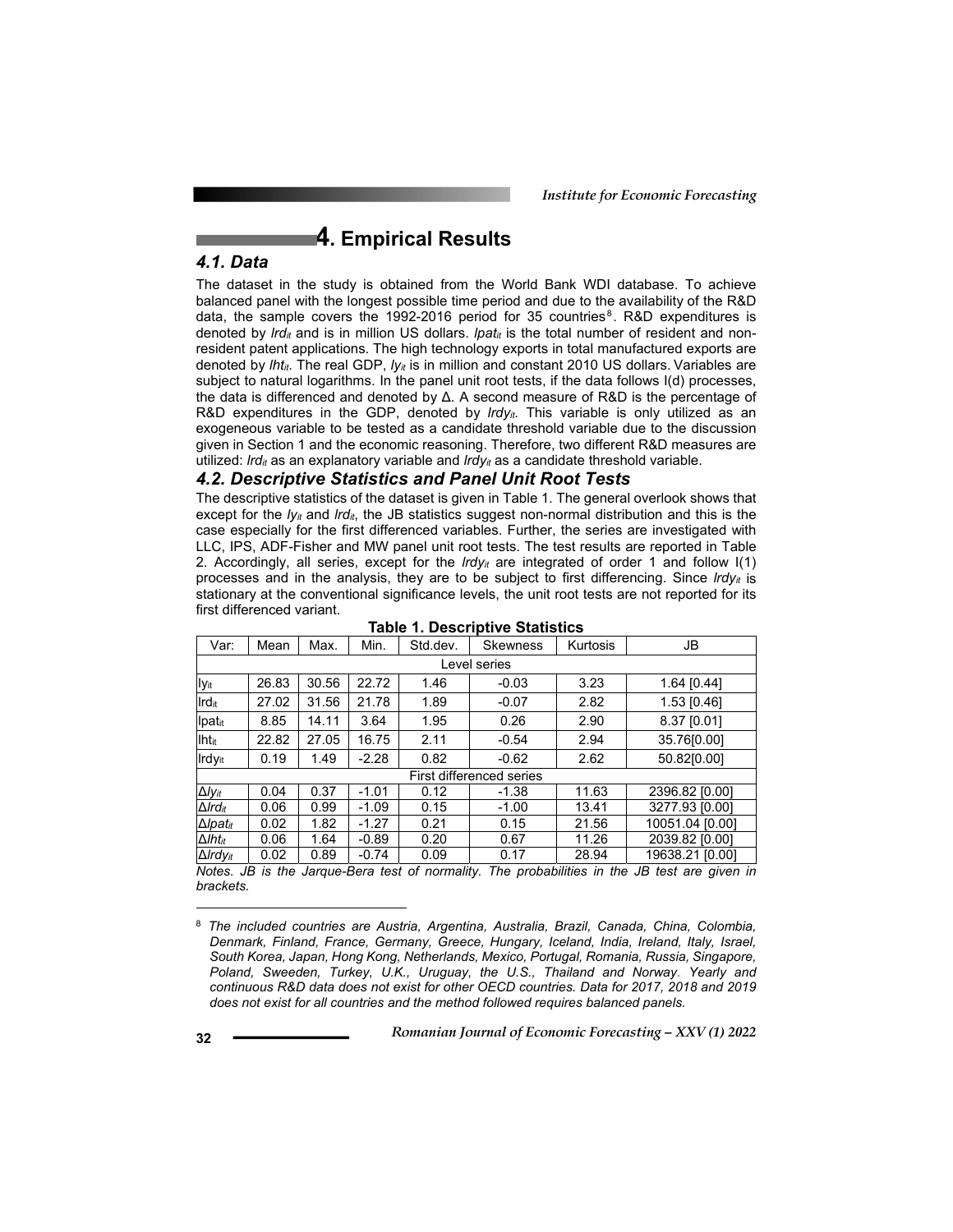| Variable:                     | LLC              | <b>IPS</b>   | ADF-Fisher | MW              |
|-------------------------------|------------------|--------------|------------|-----------------|
| l y <sub>it</sub>             | 3.86             | 6.04         | 21.26      | 17.26           |
| $\Delta$ lyit                 | $-8.23***$       | $-3.01***$   | 120.74 *** | 158.30***       |
| $Iht_{it}$                    | 1.14             | 2.51         | 54.45      | 40.43           |
| $\triangle$ Iht <sub>it</sub> | $-14.82$ ***     | $-10.90$ *** | 262.45***  | 147.09 ***      |
| $Ird_{it}$                    | 5.63             | 6.79         | 20.09      | 33.22           |
| $\Delta I$ rd <sub>it</sub>   | -8.94***         | $-4.33***$   | 139.50 *** | 192.29***       |
| <b>Ipatit</b>                 | 1.56             | $-1.96**$    | 39.26      | 170.77 ***      |
| $\Delta$ <i>lpatit</i>        | $-21.17***$      | $-16.83***$  | 435.89***  | 325.59***       |
| $Irdy_{it}$                   | $-2.59$ ***<br>. | $-2.99$ ***  | 120.29***  | 130.02 ***<br>. |

**Table 2. Panel Unit Root Test Results** 

*Notes. \*, \*\*, \*\*\* denote significance at 10, 5 and 1% significance levels, respectively. LLC: Levin-Lin-Chu, IPS: Im-Pesaran-Shin, ADF-Fisher: Panel ADF Chi-square test and MW: Maddala-Wu unit root test. In all tests, the maximum lag is selected with Bayesian information criterion. LLC, IPS and ADF-Fisher tests are conducted in Eviews 10 and the MW test is obtained from STATA 16.*

### *4.3. Threshold Analysis and Estimation Results*

The optimum threshold parameter estimates and the candidate threshold variables are investigated with sequential F testing procedure suggested by Hansen (1999). The methodology allows the investigation of the possible candidate threshold variables with F tests of linearity against threshold type nonlinearity. The results are reported in Table 3a. This approach eliminates a-priori acceptance of the threshold variable and therefore we repeated the Hansen (1999) panel threshold test for the variables in the study in addition to their lagged terms determined with the Schwarz information criterion (SIC). Though the sequential testing is to be followed, the evaluation of the R&D as a percentage of GDP as a candidate threshold variable also deserves a special attention in terms of the discussion given in Section 1. Therefore, in Table 3a. the null hyporhesis of linearity is tested against the alternative of threshold type nonlinearity, *i.e*., a linear panel model against a two-regime threshold model. In all tests, trimming is taken as 20% for all variables except for R&D in GDP9 . Further, economic crises years are included as dummy variables (see notes below Table 3a). For the majority of variables, linearity is strongly rejected at conventional significance levels. However, among all possible candidates, the highest F statistic is calculated as 84.18 for Δ*lyit*, the yearly real economic growth rate. In this case, the threshold parameter estimate is calculated as -0.0606, and is statistically significant at 1% significance level.

The results suggest two regimes, which loosely represent the recessionary and the expansionary regimes. The optimum threshold selection is denoted by  $[1<sup>st</sup>]$ . Following a search conducted for a second-best threshold variable candidate, a second-best result is obtained for *lrdyit-1*, the previous year's R&D in GDP with F=60.87 suggesting the rejection of linearity against threshold type nonlinearity. Hence, we aim at estimating two threshold panel regressions with  $\Delta V_{H}$ , our optimum model followed by the second-best model with

*Romanian Journal of Economic Forecasting – XXV (1) 2022* **1988 1988 1989 1989** 

<sup>9</sup> *For all threshold tests, dummy variables are included. Further trimming is equal to 0.20 for all variables except the R&D in GDP which lead to consistent results are achieved after 0.30 trimming. Conditions for consistent results are: 1) The regimes should include a minimum of or more than 30% of the total number of observations, 2) results are sensitive to outliers so dummy variables are effective in controlling effects of crisis years. See Table 3a for details.*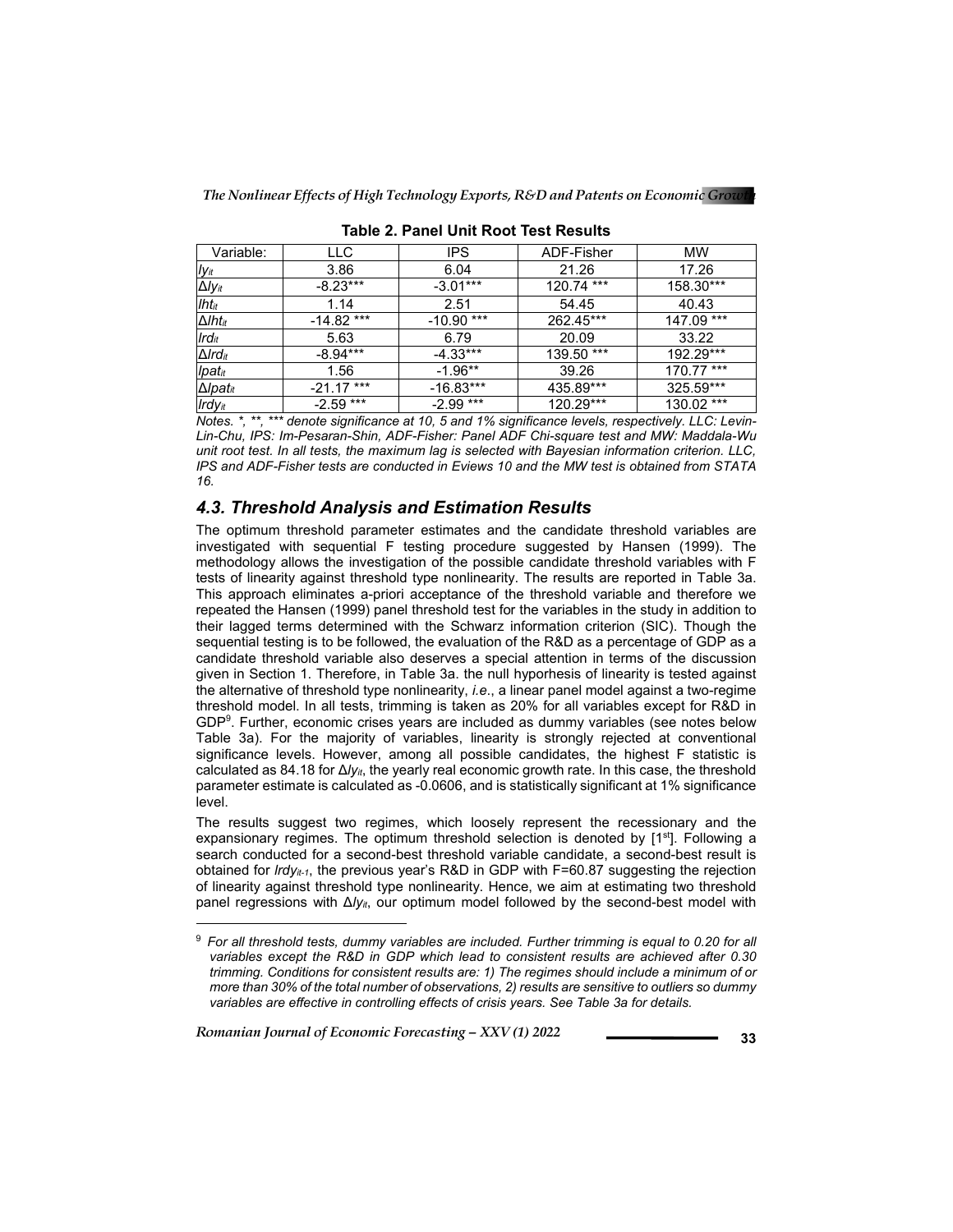*lrdyit-1* threshold variable. For the second threshold model, the threshold coefficient of lrdyit-1 equals -0.3804. In anti-logarithms, this equals to a R&D in GDP threshold of 0.6836%, close to 0.7% for the analyzed countries.

| Threshold                    | Threshold    | F                                  | Bootstap F critical values: |       |       |
|------------------------------|--------------|------------------------------------|-----------------------------|-------|-------|
| Variable:                    | estimate:    |                                    | 10%                         | 5%    | 1%    |
| $\Delta$ lyit                | $-0.0606***$ | $84.18$ [0.000] (1 <sup>st</sup> ) | 34.35                       | 42.97 | 48.20 |
| $\Delta$ /yit-1              | $-0.0066$    | 26.15 [0.20]                       | 32.42                       | 39.21 | 52.75 |
| $\Delta$ Iht <sub>it</sub>   | $-0.0248***$ | 36.83 [0.003]                      | 22.15                       | 24.52 | 33.20 |
| $\Delta$ Iht <sub>it-1</sub> | $-0.1077***$ | 43.62 [0.000]                      | 22.85                       | 28.26 | 36.85 |
| $\Delta$ Ird $_{it}$         | $0.0061**$   | 48.18 [0.04]                       | 34.78                       | 44.62 | 56.68 |
| $\Delta Ird_{it-1}$          | $0.0987**$   | 48.48 [0.14]                       | 31.16                       | 41.18 | 59.44 |
| $\Delta$ Ipatit              | $0.0003***$  | 46.29 [0.00]                       | 24.24                       | 27.37 | 35.31 |
| $\Delta$ Ipatit-1            | $0.0183***$  | 54.22 [0.00]                       | 22.23                       | 25.49 | 31.73 |
| $Irdy_{it}$                  | $-0.4058***$ | 58.92 [0.00]                       | 18.62                       | 20.97 | 26.14 |
| $Irdy_{it-1}$                | $-0.3804***$ | 60.87 [0.00] $(2^{nd})$            | 19.32                       | 24.49 | 31.29 |

**Table 3a. Linearity against Single Threshold Type Nonlinearity Test Results** 

*Notes. All variables are demeaned following the Hansen (1999) methodology. The highest rejection of linearity is denoted with (1st) followed by (2nd). The heteroscedasticity-robust test results are reported. p values are in brackets. \*, \*\*, \*\*\* denote significance at 10, 5 and 1% significance levels, respectively. All tests are conducted with the inclusion of dummy variables for the crisis years. These are 1999, 2009, 2015 (post effects of 97 Asian crisis and 98 Russian crisis, 2009 global recession; the post effects of 2014 Russian crisis and 2015 Chinese stock market crash). All tests are conducted with 1000 bootstrap replications.* 

Lastly, we tested the remaining threshold type nonlinearity, *i.e*., existence of a second threshold, against the single threshold model. The results are reported in Table 3b. The F statistics for two models - the 1<sup>st</sup> and the  $2^{nd}$  - are calculated as 20.51 and 14.56. Both F statistics are significantly lower than the bootstrap critical values at the conventional significance levels and suggest the acceptance of the single threshold effect; therefore, the two-regime modeling is suggested.

| Models:                                          | F statistic for<br>remaining<br>nonlinearity: |       | Bootstapped<br>critical F values: |          |
|--------------------------------------------------|-----------------------------------------------|-------|-----------------------------------|----------|
|                                                  |                                               | 10%   | 5%                                | 1%       |
| Model 2 with threshold variable= $\Delta V_{it}$ | 20.51                                         | 21.63 | 24.29                             | 33.64    |
| Model 3: with threshold variable= $Irdv_{it-1}$  | 14.65                                         | 20.49 | 24.86                             | 38.62    |
| $\cdots$                                         | .                                             | . .   | . .                               | $\cdots$ |

**Table 3b. Remaining Threshold-Type Nonlinearity Test Results** 

*Notes. Remaining nonlinearity is statistically rejected at all conventional levels and therefore no*  asterices are reported. The threshold variables are assumed as  $Δly_{it}$  and *lrdy<sub>it-1</sub>*.

The estimation results are reported in Table 4. In the first column, the baseline linear fixed effects model is reported (Model 1). Model 2 is the optimum model with threshold Δ*lyit*, and Model 3 is the second panel threshold model which assumes the R&D share in GDP growth rate in the previous year, *lrdyit-1*, as the threshold variable. The estimation of Model 3 is motivated by the discussions reported in the literature section in addition to the F tests reported in Tables 3a and 3b. While being 50.34 for the baseline model, the F statistics for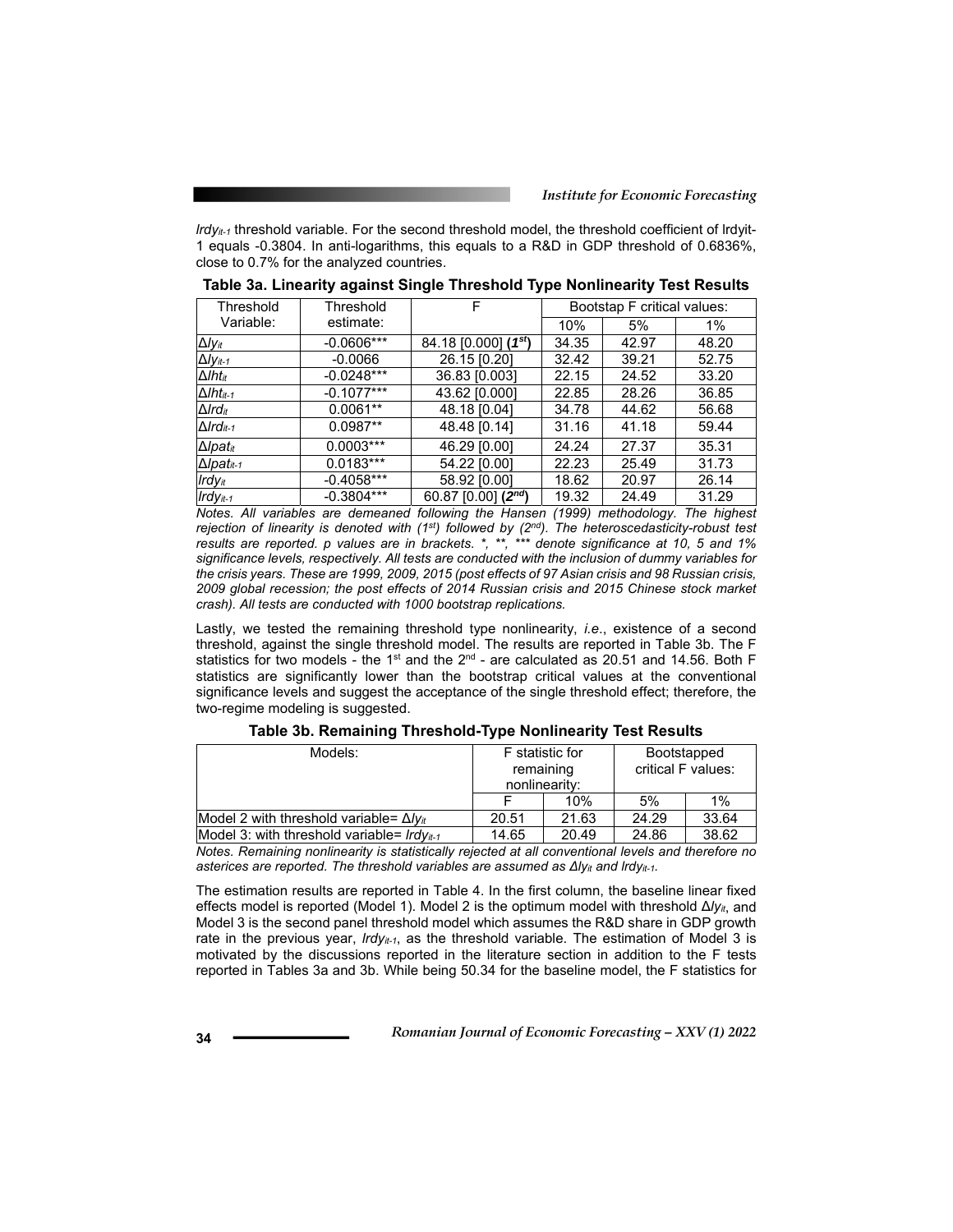Models 2 and 3 are 127.94 and 84.33<sup>10</sup>. Compared to the linear model, Models 2 and 3, favor improvement and the highest goodness of fit is obtained for Model 2 confirming the results in Table 3a.

|                                             | Model 1-                  |                 | Model 2 - Nonlinear Dynamic               | Model 3- Nonlinear Dynamic<br>Panel Threshold Model        |                   |  |  |
|---------------------------------------------|---------------------------|-----------------|-------------------------------------------|------------------------------------------------------------|-------------------|--|--|
|                                             | <b>Baseline</b><br>Linear |                 | Panel Threshold Model                     |                                                            |                   |  |  |
| Regimes:                                    |                           | (relatively low | (relatively high                          | (low R&D)                                                  | (moderate to high |  |  |
|                                             |                           | growth)         | growth)                                   | regime)                                                    | <b>R&amp;D</b> )  |  |  |
|                                             |                           |                 | ∆ly <sub>it</sub> (growth rate at year t) |                                                            |                   |  |  |
| $q_{it-k}$                                  |                           |                 | $-0.0606***$                              | Irdy <sub>it-1</sub> (R&D/GDP at year t-1)<br>$-0.3820***$ |                   |  |  |
| $\gamma$                                    |                           |                 |                                           |                                                            |                   |  |  |
| $\overline{\Delta}$ <i>Iht<sub>it</sub></i> | $0.074***$                | 0.098***        | $0.059***$                                | $0.076***$                                                 | $.060***$         |  |  |
|                                             | (0.02)                    | (0.03)          | (0.01)                                    | (0.03)                                                     | (0.02)            |  |  |
| $\overline{\Delta}$ Iht <sub>it-1</sub>     | $-0.035***$               | $-0.0194$       | $-0.029***$                               | $-0.018$                                                   | $-0.053***$       |  |  |
|                                             | (0.01)                    | (0.02)          | (0.01)                                    | (0.02)                                                     | (0.01)            |  |  |
| $\Delta I$ rd <sub>it</sub>                 | $0.594***$                | $0.767***$      | $0.420***$                                | $0.502***$                                                 | $0.764***$        |  |  |
|                                             | (0.08)                    | (0.11)          | (0.08)                                    | (0.11)                                                     | (0.06)            |  |  |
| $\Delta Ird_{it-1}$                         | 0.024                     | $0.167**$       | $-0.015$                                  | 0.042                                                      | $-0.053$          |  |  |
|                                             | (0.04)                    | (0.08)          | (0.02)                                    | (0.05)                                                     | (0.07)            |  |  |
| $\Delta$ Ipatit                             | $-0.022**$                | 0.008           | $-0.041***$                               | $-0.017$                                                   | $-0.034**$        |  |  |
|                                             | (0.01)                    | (0.02)          | (0.01)                                    | (0.02)                                                     | (0.015)           |  |  |
| $\Delta$ Ipat <sub>it-1</sub>               | $-0.010$                  | $-0.034$        | $-0.009$                                  | 0.001                                                      | $-0.0501*$        |  |  |
|                                             | (0.02)                    | (0.03)          | (0.02)                                    | (0.02)                                                     | (0.03)            |  |  |
| $\Delta l y_{it\text{-}1}$                  | 0.054                     | $-0.082$        | $0.105***$                                | .027                                                       | $.097**$          |  |  |
|                                             | (0.06)                    | (0.12)          | (0.04)                                    | (0.11)                                                     | (0.05)            |  |  |
| D <sub>1999</sub>                           | $-0.050**$                |                 | $-0.033***$                               | $-0.048**$                                                 |                   |  |  |
|                                             | (0.02)                    |                 | (0.01)                                    |                                                            | (0.02)            |  |  |
| D2015                                       | $-0.057**$                | $-0.045**$      |                                           | $-0.035**$                                                 |                   |  |  |
|                                             | (0.02)                    |                 | (0.02)                                    | (0.015)                                                    |                   |  |  |
| $-071***$<br>D <sub>2009</sub>              |                           |                 | $-0.062***$                               | $-0.060***$                                                |                   |  |  |
|                                             | (0.01)                    | (0.01)          |                                           | (0.015)                                                    |                   |  |  |
| cons                                        | $.010***$                 | $0.022**$       |                                           | $0.009***$                                                 |                   |  |  |
|                                             | (0.00)                    | (0.01)          |                                           | (0.002)                                                    |                   |  |  |
| Adjusted R <sup>2</sup>                     | 0.70                      | 0.73            |                                           | 0.72                                                       |                   |  |  |
| $\overline{F}$                              | 50.34***                  |                 | 127.94***                                 | 84.33***                                                   |                   |  |  |
|                                             | [0.000]                   | [0.000]         |                                           | [0.000]                                                    |                   |  |  |

**Table 4. Estimation Results for the Linear and Threshold Models** 

*Notes. Standard errors are heteroskedasticity-robust and are given in parantheses. \*, \*\*, \*\*\* denote significance at 10%, 5% and 1% significance levels, p values are in brackets.* 

At the first stage, the baseline linear model is to be evaluated followed by the nonlinear models at the second. For the linear model, the parameters of high technology exports growth rates are statistically significant at 1% significance level and a 1% increase at the current and the previous years' results in a 0.074% increase and a -0.035% decrease in the current year's economic growth rate. The dominant parameter estimate in magnitude is

*Romanian Journal of Economic Forecasting – XXV (1) 2022* **<sup>35</sup>**

<sup>10</sup> *Within, between and overall adjusted R square statistics are available, the overall is reported. Note that the adj. R square is 0.73 and 0.72 for Models 2 and 3 while it is 0.70 for Model 1, relatively close however the degrees of freedom play a crucial role. F tests in Table 3a and Table 4 confirm the acceptance of the threshold model over the linear counterpart.*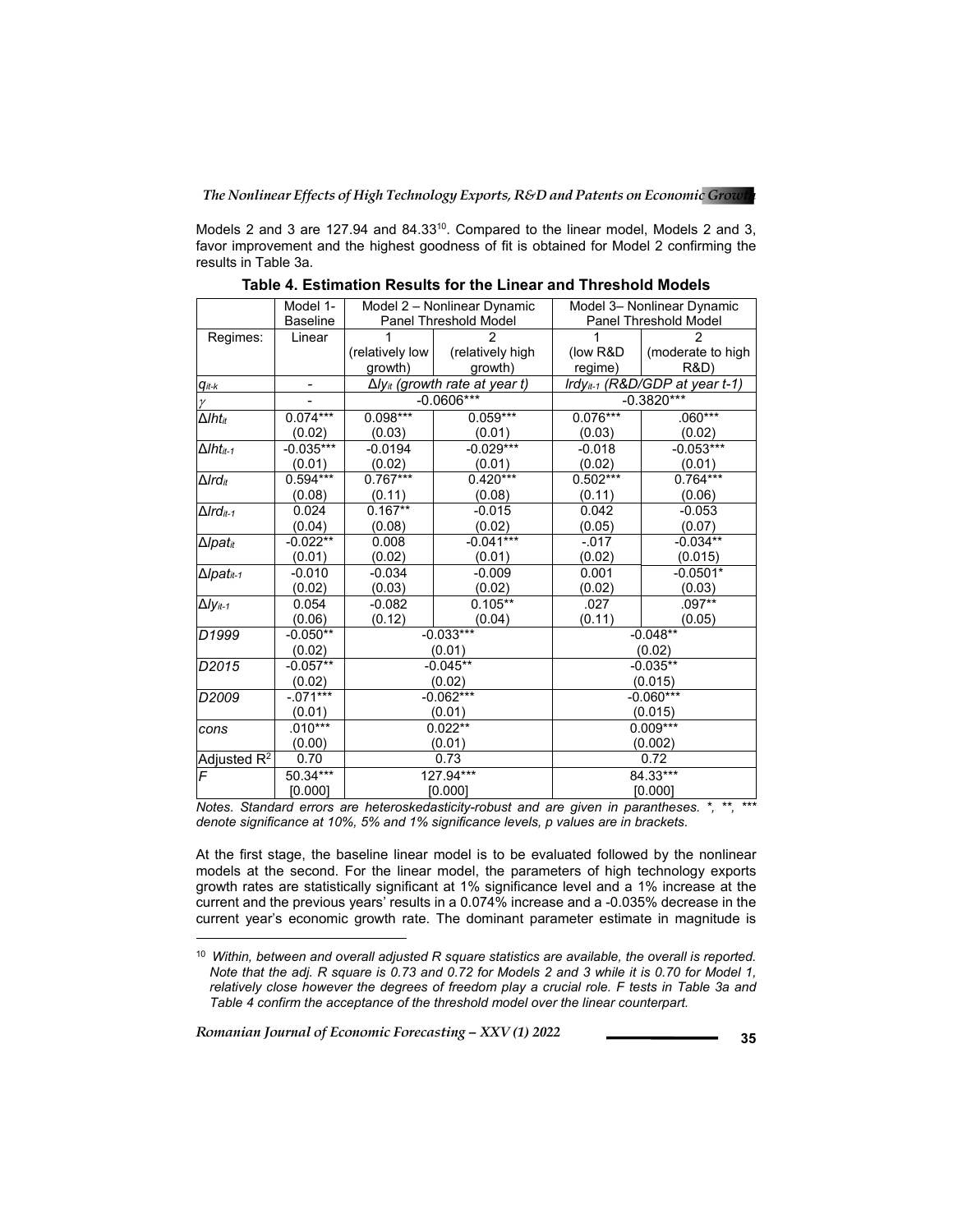positive, hence the accumulated effect of a 1% increase in high technology export growth rates on growth is 0.07-0.04=0.03%, leading to the conclusion that the impact on economic growth is statistically positive though close to zero. The R&D has a positive impact on economic growth rates with the highest impact: a 1% increase in *lrd* leads to a 0.594%, almost 0.6% increase in economic growth rates at 1% significance level. In the baseline model, the lagged R&D parameter is 0.024 is insignificant. The reason for inclusion of insignificant parameters is for comparative purposes with the nonlinear models. Note that the parameter of patent is -0.022 and is statistically significant at 5%, suggesting 0.022% decrease in economic growth rates following a 1% increase in patents.

The inclusion of parameter estimates for the 3 dummy variables representing the 1999, 2015 and 2009 economic crises led to coefficients significantly negative which range between - 0.05 and -0.07, hence the negative impacts of the crises on the growth rates. The overall results suggest that if the threshold effects are not considered the positive impact of high technology exports exists, but it is not so dominant in terms of size of the coefficients, while R&D has a major positive impact.

The negative but very close to zero effects of patents cannot be rejected. In this sense, our findings reveal a similar finding for patents and R&D as obtained by Pelinescu *et al*. (2019) and confirm the large contribution of R&D to growth. Similar to Pelinescu (2019)'s results for the EU, we obtained very close to zero effects of patents for the analyzed countries. One distinction is the negative parameter estimate in our case, however, in both papers, the parameter estimates are very close to zero<sup>11</sup>.

The next stage includes the investigation of the panel threshold models. Model 2 is subject to two regimes: regime 1 is achieved if Δ*lyit* < -0.0606 if the yearly economic growth is lower than -0.0606% and regime 2 occurs if  $Δ/y<sub>it</sub>$  >= -0.0606, for economic growth rates equal or above -0.0606%. The two growth regimes could be loosely considered as recessionary and expansionary periods for Model 2. Similar to Model 2, Model 3 is subject to two regimes. However, in Model 3, if the natural logarithmic R&D in GDP at the previous year is less than *lrdy<sub>it-1</sub> < -*0.382 regime 1 occurs and regime 2 is obtained for *lrdy<sub>it-1</sub>* > = -0.382. Based on the statistical findings, regime 1 represents the low to moderate R&D regime, whereas regime 2 corresponds to relatively high R&D regime. If compared to Model 2, Model 3 is dynamic in in terms of its threshold mechanism. For Model 3, the anti-log of the threshold coefficient is 0.682. Similar to the previous model, if the demeaning is not taken into account, in broad terms, the 1<sup>st</sup> ( $2<sup>nd</sup>$ ) regime prevails if the R&D share in the GDP is below (above) 0.68%. Such findings are interesting, since the theoretical Romer (1991) expectation suggests a ratio around 3%.

<sup>11</sup> *The negative effect could be the result of various economic reasons. As the country encourages patents, it is expected to obtain the knowledge spillover effects of these patents not in the curent year but in the following years, depending on the intellectual property right protection in each country. Once the patent is issued, the realization of the new invention and its commercialization could even take even close to 10 years, depending on the nature of the product. As Acs and Sanders (2012) indicate, patent protection rises incentives to invent and patent knowledge while reducing incentives to commercialize. Another reason is, such a negative effect and/or near 0 no-effect could be the result of patents acting in the opposite direction. If the new invention occurs, applying for patents could be in fact revealing the new invention to those who copy. Therefore, the inventor has reduced tendency for patents especially in an environment with limited patent rights.*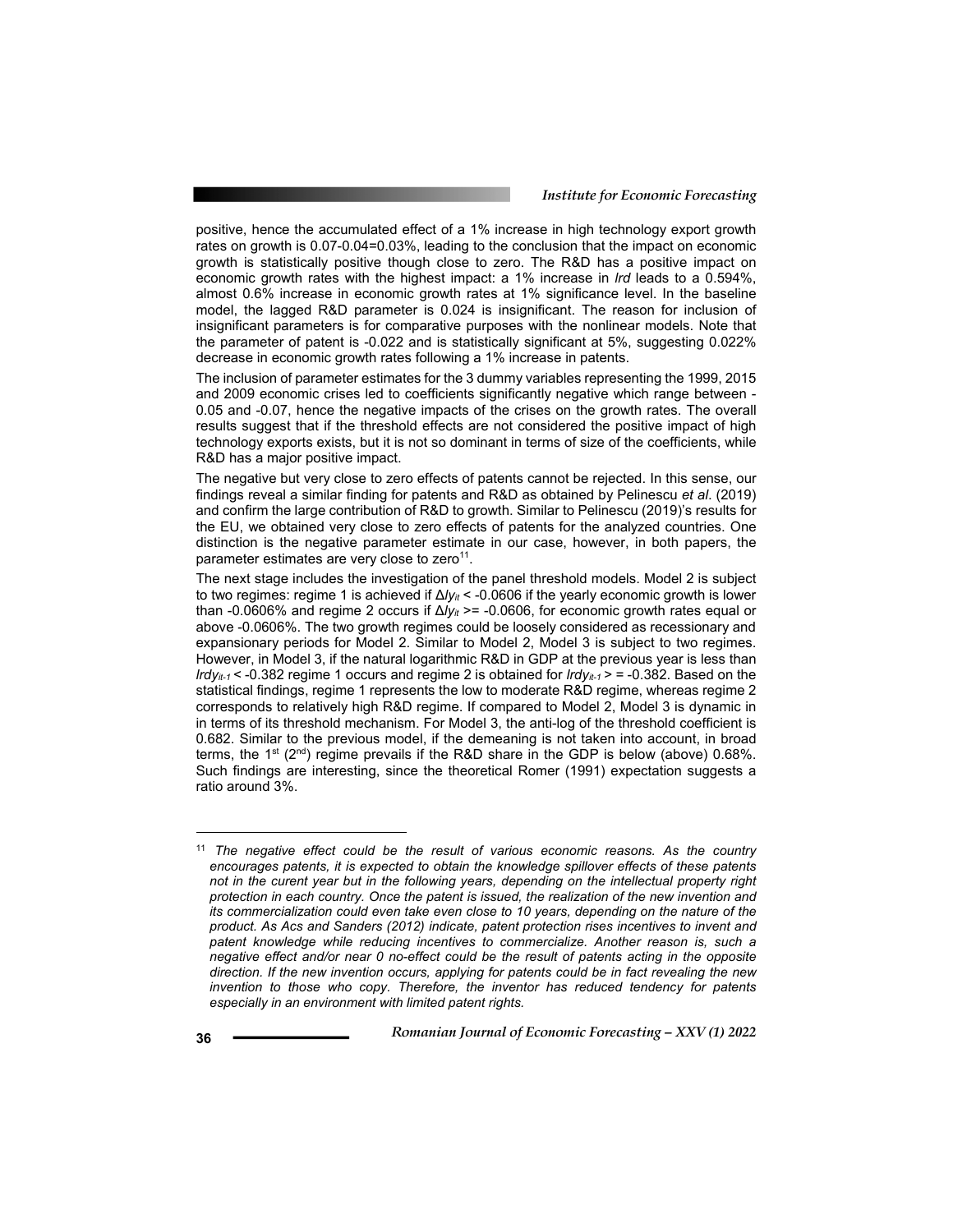At the next stage, the parameter estimates of Model 2 is to be evaluated. Parameter estimates of the high technology exports are 0.098 in regime 1 and 0.059 in regime 2, which suggest a 1% increase in the current period in the high technology exports results in 0.098% and 0.059% in two distinct regimes. One could expect the opposite, *i.e*., a higher positive effect in the high growth regime; however, such results could result from diminishing returns type relation suggesting lower positive effects of the high-tech exports for high growth countries and periods. For low growth countries and periods, an increase in high technology exports has a larger positive effect. This result becomes more pronounced if the accumulated response of growth to high technology export is calculated as the sum of significant parameters: 0.059-0.029=0.03, a positive 0.03% increase in economic growth. Overall analysis suggests that although significant and positive effects of high technology exports cannot be rejected, the parameter estimates being close to zero suggest limited effects<sup>12</sup>. The results should be taken as: i. the average<sup>13</sup> effect of high technology exports on economic growth is positive and is regime-dependent, ii. the size of such a positive effect could be low, but also is promising in suggesting the overall potential of high technology exports.

If the nonlinear impact of R&D is evaluated, the general finding shows that the overall impact of R&D is the largest in magnitude in regime 2 in addition to being positive in both regimes. Accordingly, a 1% increase in R&D expenditures results in a 0.767% increase in the economic growth rates in regime 1 and a 0.42% increase in GDP growth in regime 2. Further, the first lag of R&D is significant for regime 1 only suggesting an accumulated impact of 1% R&D increase in the current and previous year is 0.767-0.167=0.60; a 0.6% increase in growth rates during the relatively low growth regime. Compared to the other explanatory variables and their impacts on growth, the largest effect is caused by the R&D expenditures in terms of the size of coefficient estimates: 1% increase in the R&D expenditure contributes to an almost 0.4 to 0.6% increase in the GDP growth rates.

Model 3 assumes that the threshold variable is the % of R&D in the GDP in t-1, the previous year. In this model, a dynamic threshold relation exists, since the lagged threshold variable governs the threshold effect. The inclusion of this threshold variable is due to the economic cautions, as noticed in Sections 1 and 2. It is straightforward to see that various differences are obtained in terms of the parameter estimates as compared to Model 2. First is, as compared to Model 2, the parameter estimates of high technology exports in the current period is 0.076 and 0.06 for regimes 1 and 2, both again statistically positive and significant; however, the differences between the parameter estimates of both regimes are not so pronounced. As a result, if the R&D share in GDP in the previous year is below 0.68%, a 1% increase in high technology exports leads to 0.076% growth in the low to moderate R&D regime. On the other hand, this impact of such an increase on growth is 0.06%, in the moderate to high R&D regime. For R&D, on the other hand, the differences are more striking: if the previous year's R&D in GDP is below 0.68%, a 1% increase in R&D expenditures

*Romanian Journal of Economic Forecasting – XXV (1) 2022* **<sup>37</sup>**

<sup>12</sup> *Note that this finding is an average result in a panel setting since the sample covers 35 countries that not only includes countries with a large share of international trade to GDP such as Germany, France in addition to countries with comparatively low shares of trade to GDP such as Turkey. In addition to the share of exports to GDP, the size of high technology exports embedded in the total exports is another economic issue.*

<sup>13</sup> *As noticed in the data section, the analysis conducted in this paper requires selection of simultaneous existence of R&D, high technology exports and patent data which led us to include the selected 35 countries for the analyzed period.*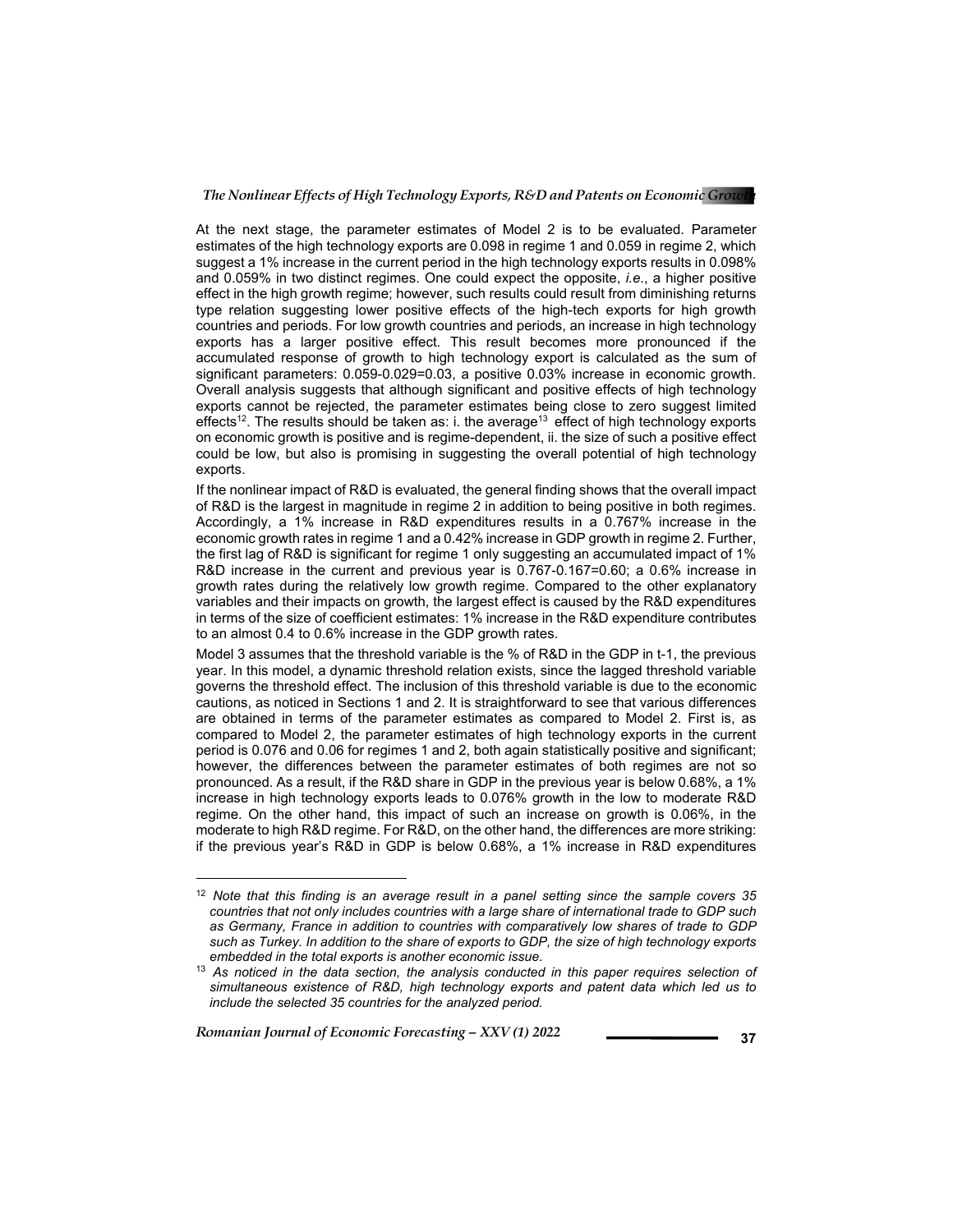results in a 0.502% increase in economic growth in low R&D regimes. However, if the share of R&D is above or equal to 0.68%, a 1% increase in R&D has an even larger positive impact, that is equal to 0.764% increase in the GDP. The findings expose interesting findings. The percentage of R&D in GDP could be obtained at very low rates for the analyzed sample on the average: further, the analyzed countries are industrialized economies having achieved a consideringly high level of economic development. For this sample, the R&D in GDP threshold is comparatively low, as compared to the economic literature (see Section 1 and 2). In contrast to the literature that suggests no impact at low rates of R&D, the findings favor the existence of positive impacts of R&D on economic growth at relatively low levels of R&D percentages. Lastly, Model 3 also has various control variables including 3 dummy variables<sup>14</sup> and the AR(1) term that is statistically significant in regime 2 for both models 2 and 3 suggesting regime specific autocorrelation.

Similar to Models 1 and 2, the results for Model 3 are also in favor of limited but negative effects of patents and this effect is only significant in the second regime that occurs if the R&D percentage in GDP in the previous year is above 0.68%, the moderate to high R&D regime. Accordingly, a 1% increase in patents in the current period results in a 0.04% decrease in economic growth. The negative estimates for patents also coincide with several studies indicating the negative effect of patents on growth for the short term only, while in the long run the positive effect could be obtained (Crosby, 2000; Josheski and Koteski, 2011).

To justify the discussion and to evaluate the long-term impact of patents on GDP, we conducted various tests of cointegration. The results revealed that no long-term relation exists or if accepted, it is limited to the utilized test. Therefore, the long-term analysis cannot be conducted. It should be noticed that such results are for the 4 variable environment and restricted to the analyzed sample <sup>15</sup>. Other than the cointegration tests, to confirm the negative effect of patents, we estimated various models with altered model settings, which led to insufficient goodness of fit results. The correlation between R&D and patents shows no multicollinearity (Rho=0.11); however, we estimated models with patents as the single innovation variable. Lastly, we also excluded R&D from the models to check if the negative effect persists. We observed a positive estimate of patent coefficient at 10% significance level only $16$ .

<sup>14</sup> *Further, to capture the outliers and the negative effects of economic crises, dummy variables are included.*

<sup>15</sup>*To test the long-run effects between the analyzed variables and also to test the sign of the impact of the patents in the long-run, we conducted Pedroni and Kao cointegration tests in addition to panel ARDL methodology. The results are available from the first author. Pedroni test results showed no-cointegration and no long-run relation between the 4 variables analyzed. Same holds for Panel ARDL F test. In contrast, Kao test confirms cointegration however it is known to be less prone to various factors and other tests fail to confirm cointegration.* 

<sup>16</sup> *To obtain these results, various alterations are needed and the Hansen (1999) methodology should be avoided. Therefore, this is not applicable given the very low F statistic compared to those in Table 3a leading us to conclude that the results are not sufficient. In that case, the threshold effect could be accepted at 5% and the parameter of patent is estimated as 0.04 in the second regime but is insignificant at 5 % significance level (parameter is significant at 10% only).*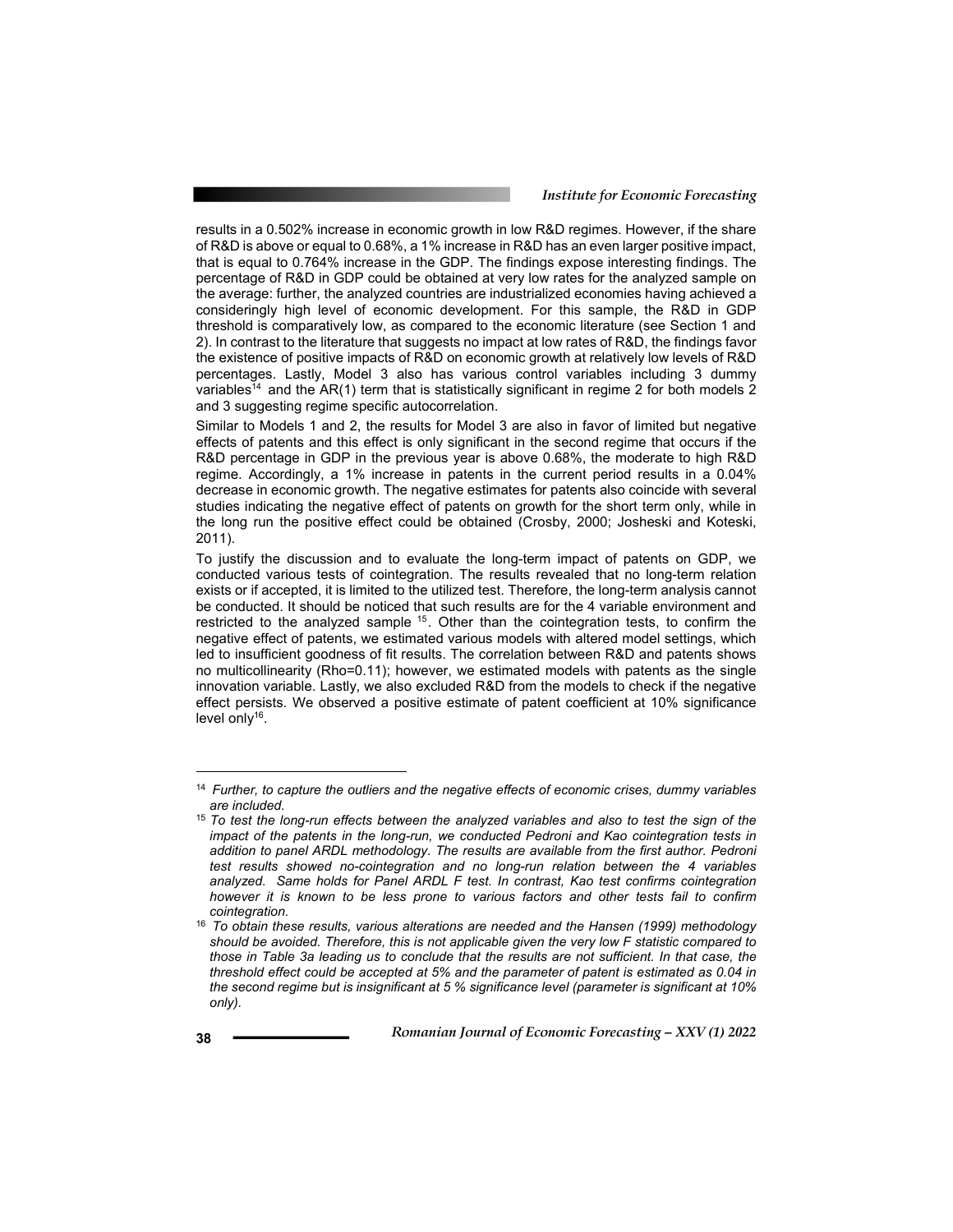### *4.4. Discussion and Policy Implications*

The findings of the study lead to various policy recommendations. One of the most important findings of our study follow Romer's study (1991) in his suggestion that there is a threshold effect of R&D in economic growth. However, such effects and deviations from Romerian threshold will be discussed below. Furthermore, the results strongly suggest that investments focusing on generation of technology should also require strong commitment to R&D.

It should be noticed that both R&D and patents represent two innovation variables and they are expected as providing proxies for innovation. Our findings confirm the results of Pelinescu *et al*. (2019) obtained for the EU-28 countries regarding the limited effects of patents and the dominant effect of R&D. Pelinescu *et al*. (2019) also notice the possibility of long-run cointegrated effects between patents and growth after discussing their findings with a set of literature suggesting such results for the EU. Chu *et al*. (2020) show that patent protection has differentiated effects at different phases of economic development. According to Chu *et al*. (2020), the strengthening of patents could boost economy at earlier stages including the take-off in contrast to the limiting effects of patents in the long run. Kabaklarlı *et al*. (2018) obtained findings confirming the long-run effects of patents on growth for a smaller sample of 14 OECD countries in contrast to our sample of 35 OECD and other countries. Josheski and Koteski (2011) obtained long-run positive effects of patents for a smaller set of countries, which are also OECD members, the G7 economies. As noticed before, we tested long-run relations with various cointegration tests including Kao, Pedroni and Panel-ARDL tests. To save space, results are available upon request. Except for the Kao test, both Pedroni and Panel ARDL tests suggest no cointegration among the variables in our sample of 35 countries. The reasoning is that the results specifically show the general tendency in our 35-country sample, the largest number of countries possible due to the availability of the R&D data for the period.

Further, as shown by Pelinescu *et al*. (2019) with their mixed effects models, heterogeneity exists for the EU-28. For the OECD-and-other-35 sample in our paper, the panel threshold methodology allows for modelling of a type of heterogeneity in the threshold effect that governs regime-dependent relations. The country specific threshold estimates of the economic growth and R&D in GDP thresholds of Model 2 and Model 3 are reported in Figures 2 and 3 below.

In Figure 1, where the country specific economic growth thresholds are reported, we notice that they vary in a range of -0.059 to +0.067 for the whole sample. Once we tabulated the data in terms of the thresholds, we noticed that the growth threshold ranges between -0.05 to 0 for 29 countries or for the majority of the countries, 85% of the analyzed countries. The threshold estimate is positive for 5 countries only, however, the average growth threshold is -0.016, suggesting two distinct regimes above and below growth rates of -1.6%17.

*Romanian Journal of Economic Forecasting – XXV (1) 2022* **1999 1999** 

<sup>17</sup> *The panel threshold estimator is a fixed effect estimator that assumes demeaning of the threshold variable analyzed in the models. As a result, a single threshold is reported for both Models 2 and 3. The country specific threshold estimates are calculated as the sum of the country specific average of the optimum threshold variable selected with panel threshold tests plus the panel threshold estimate. Further, since the R&D in GDP threshold variable was in natural logarithms, the figures and discussions at this section are conducted after taking the anti-logarithms of the values estimated for easier economic interpretations.*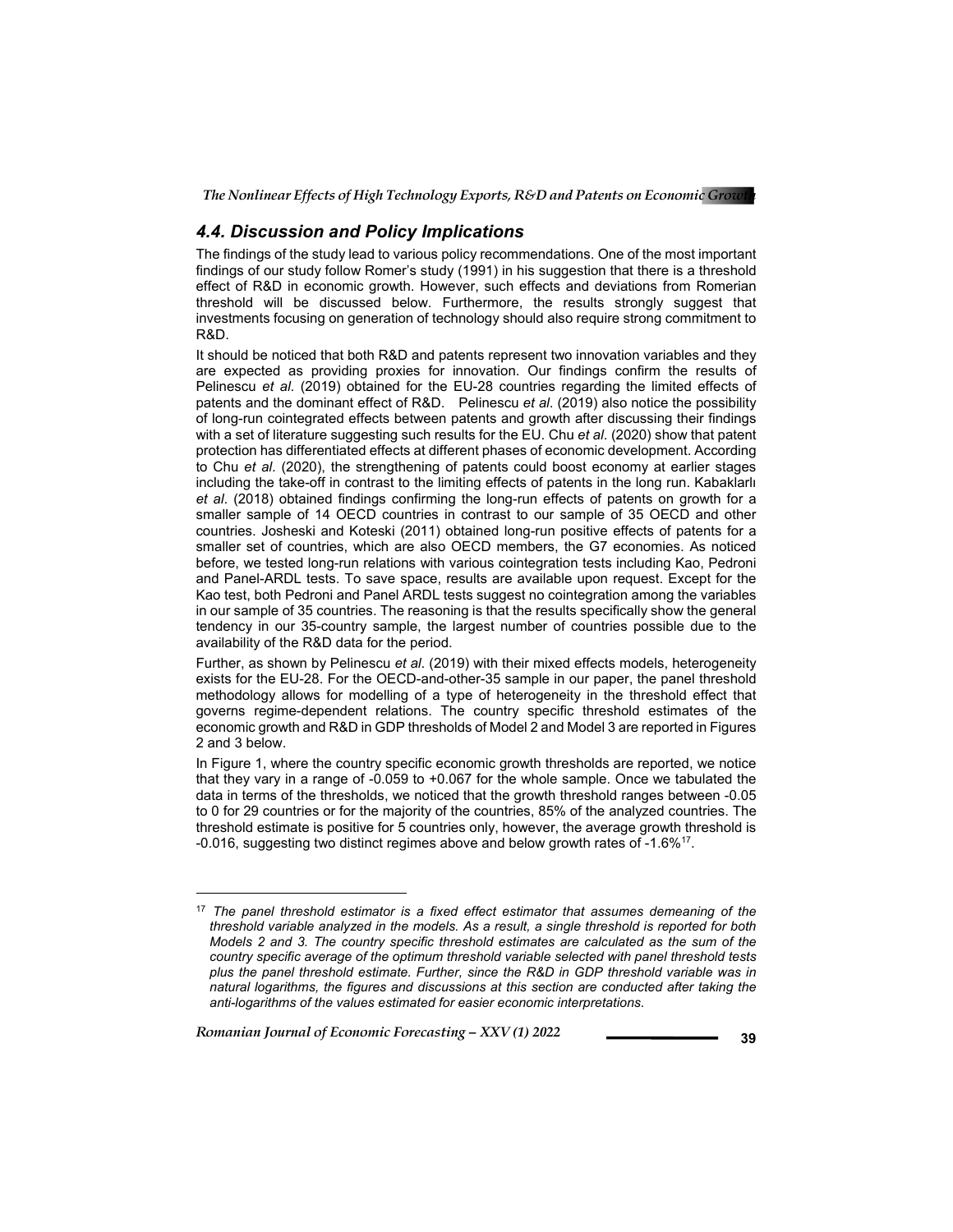

**Figure 1. Country-specific Thresholds of Economic Growth Rates** 

#### *Source: Own calculations.*

In Figure 2, the threshold is defined as the R&D in GDP as a percentage. Since the variable was in natural logarithms, the figure includes anti-logarithmic values for easier economic interpretation. If investigated, the heterogeneity of country specific thresholds for the sample is determined. We observed moderate variety and volatility in the R&D thresholds for the analyzed countries. The country specific R&D thresholds are in the range of 0 to 0.5% for 10 countries out of 35, that corresponds to 28.57% of the analyzed countries followed by the 0.5% to 1% threshold range obtained for 8 countries or 22.86% of the sample. For 6 countries, or for 17% of the countries, the threshold is between 1 to 1.5%.



**Figure 2. Country-specific Thresholds of R&D in GDP Percentages** 

#### *Source: Own calculations.*

For 7 countries or 20% of the sample, the R&D in GDP threshold ranges between 1.5 to 2% and so far, 31 countries constitute 89% of the countries in the sample. Only 4 countries or 11% in the sample have an R&D in GDP threshold above 2%. Notably, in the analyzed sample, the mean of the threshold is 1.08%, with minimum and maximum values of 0.13% and 2.63%. The results reveal that the R&D in GDP threshold occurs at around 1% in contrast to the theoretical expectation of 3%. The results suggest that countries should engage in R&D investments in both the low and high R&D in GDP regimes. In high R&D in GDP regimes, the effects of R&D expenditures on GDP growth are 48% higher than those in the low R&D regimes, which also favor positive effects of R&D. The impacts of the high technology exports in total manufactured exports lead to economic growth in both regimes; however, the positive effects are relatively less positive in the high R&D regimes. Overall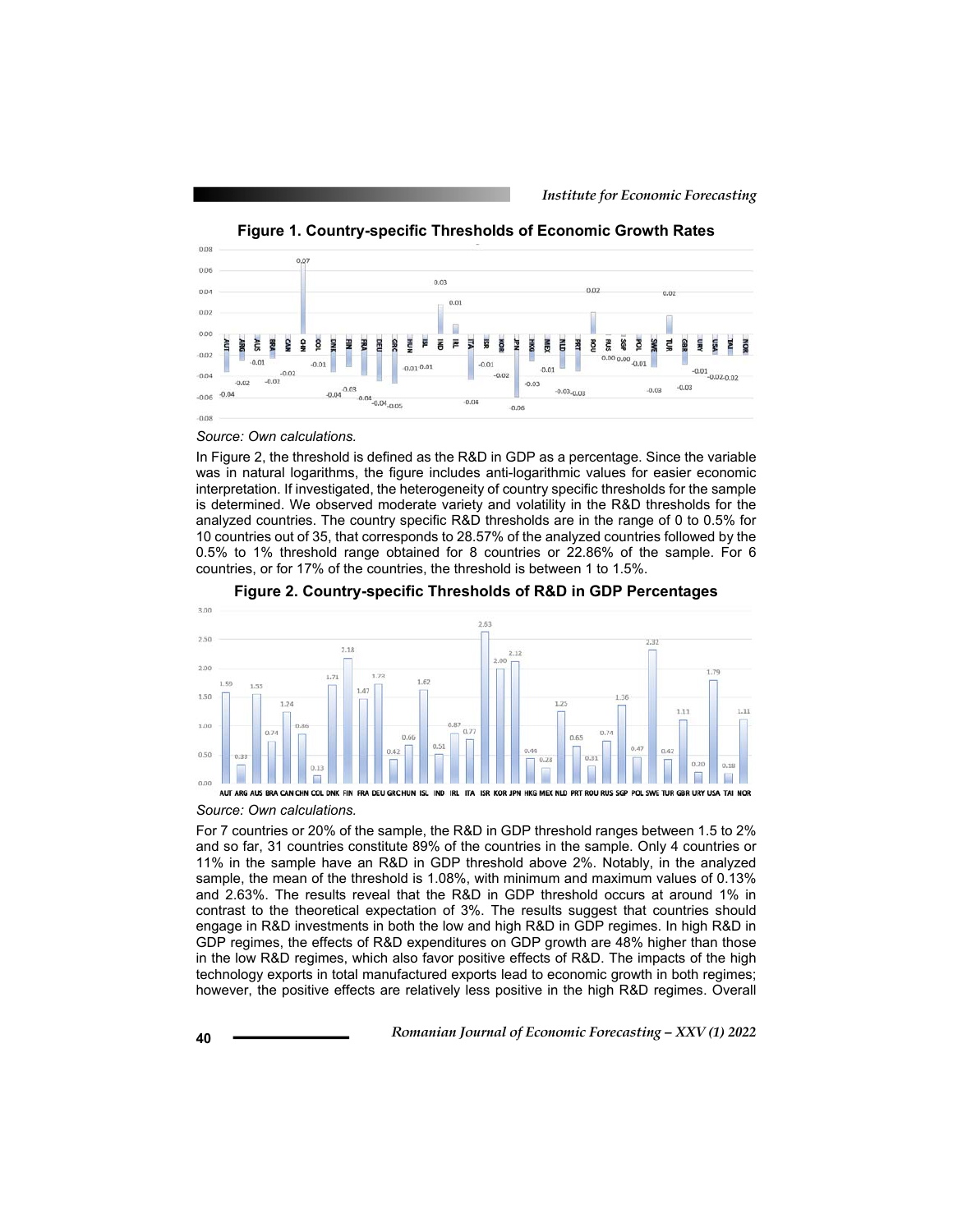result could be interpreted as diminishing returns to high technology exports in high R&D regimes in contrast to increasing returns to R&D in high R&D regimes. Further, the patents have negative, but very limited negative effects in the short run. Such effects should not be discouraging, since patents are a necessity to encourage innovation through intellectual property rights.

## **5. Conclusion**

In this study, the nonlinear effect of R&D, patents and high technology exports on economic growth covering the period 1992-2016 for a panel of selected 35 countries has been investigated with dynamic panel threshold methodologies. It was found that the threshold effects of the GDP growth rates in the optimum model and the threshold effects of the R&D / GDP ratio for the second-best model cannot be rejected at conventional significance levels. The study offers several contributions in terms of empirical findings as well as policy implications. The paper is among the seminal empirical papers exploring the nonlinear impacts of high technology exports, R&D and patents simultaneously on economic growth in distinct regimes. The findings also allow for suggested country specific threshold effects and a form of heterogeneity in terms of thresholds. Thus, this work contributes to previous literature by combining the threshold-based nonlinear panel methodology with various fields of the development literature focusing on the impact of international trade on growth and the empirical literature focusing on endogenous growth.

According to the findings, given the country specific analysis of the threshold estimates, the majority of the countries achieve a moderate to high R&D regime above the 1% threshold for the R&D in GDP. The finding suggests that the empirical threshold estimate for the analyzed sample is lower than the theoretical expectation of 3%. In addition, in contrast to the theoretical expectation, the countries are observed to benefit from R&D even at the regimes characterized by a low share of R&D in the GDP.

The findings also suggest significant and positive effects of high technology exports on economic growth rates, confirming the positive impact of technology on growth in accordance with a open economy endogeneous growth model. In contrast to the increased effects of R&D in high R&D in GDP regimes, the hich technology exports have a lower positive effect in such regimes. These findings favor a diminishing returns type effect of high technology exports on growth, in contrast to the increasing returns type influence of R&D. Policy recommendations suggest encouragement of R&D investments and countries are likely to benefit regardless of the size of the share of R&D in GDP. Unfortunately, the negative impact of residential and non-residential patents is determined as having coefficients very close to zero. Further analysis is also conducted to investigate long-run effects for the analyzed sample, but failed to confirm either cointegration or the positive effects of patents in the long run. These results are not caused by the nonlinear modelling, since linear estimates also revealed similar effects. The no long-run effect of patents is restricted to the 35-country sample and in the literature smaller samples of OECD countries such as the G7 are shown to reveal such effects. However, the results revealed the central tendency in a panel of the majority of the countries in the analyzed sample.

The overall findings suggest that fostering innovation to achieve growth is a necessity, confirming the endogeneous growth in an open economy which engages in international trade with exportation of high technology manufactured goods. The benefits from R&D are determined to have dominant effects both in low and high R&D in GDP regimes, in addition to relatively lower and higher growth periods. In order to produce and export high technology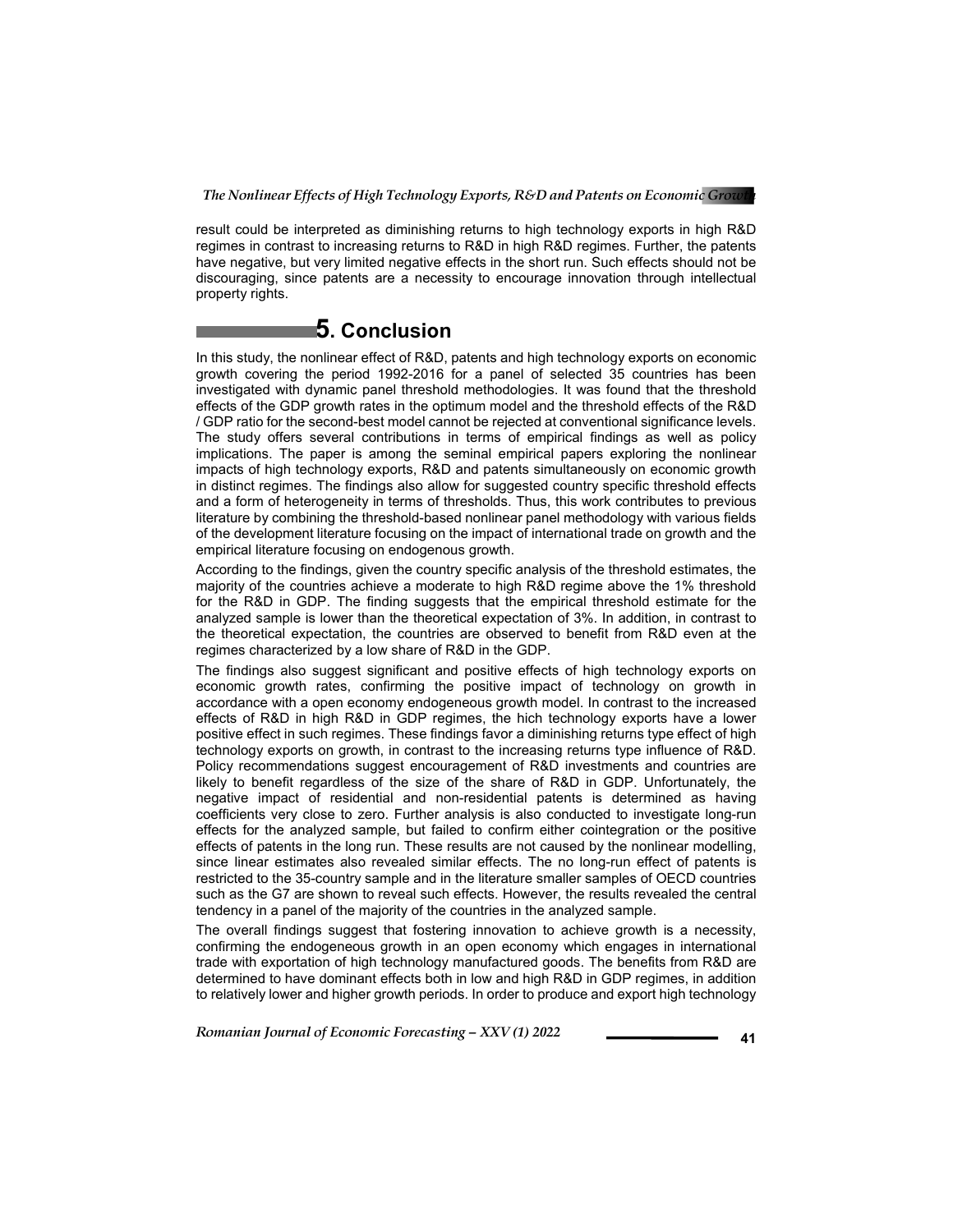intensive commodities, policies should focus on the allocation of resources to R&D and although the negative effects of patents are not rejected, engagement in patent activities is a necessity for innovation.

### **References**

- Acs, Z.J. and Sanders, M., 2012. Patents, knowledge spillovers, and entrepreneurship. *Small Bus Econ, 39*, pp. 801–817.
- Aghion, P. and Howitt, P., 1992. A model of growth through creative destruction. *Econometrica, 60*(2), pp. 323-351.
- Ahsan, H., and Haque, M.E., 2012. Threshold effects of human capital: Schooling and economic growth. *Economics Letters, 156*, pp. 48–52.
- Aristizabal-Ramirez, M., Canavire-Bacarreza, G. and Rios-Avila, F., 2015. Revisiting the effects of innovation on growth: a threshold analysis. *Applied Economics Letters*, *22*(18), pp.1474-1479.
- Asimakopoulos, S. and Karavias, Y., 2015. The impact of government size on economic growth: a threshold analysis. *The University of Nottingham*, Granger Centre Discussion Paper No. 15/02.
- Aydin, C. and Esen, Ö., 2018. Does the level of energy intensity matter in the effect of energy consumption on the growth of transition economies? Evidence from dynamic panel threshold analysis. *Energy Economics, 69*, pp. 185–195.
- Azariadis, C. and Drazen, A., 1990. Threshold externalities in economic development. The Quarterly *Journal of Economics*, *105*, pp. 501–526.
- Chan, K. S., 1993. Consistency and limiting distribution of the least squares estimator of a threshold autoregressive model. *Annals of Statistics*, *21*, pp. 520–533.
- Chu, A.C., Kou, Z. and Wang, X., 2020. Effects of patents on the transition from stagnation to growth. *J Popul Econ*, *33*, pp. 395–411.
- Coe, D.T. and Helpman, E., 1995. International R&D spillovers. *European Economic Review, 39*(5), pp.859-887.
- Crosby, M., 2000. Patents, innovation and growth. *The Economic Record,* 76(234), pp.255- 262.
- Cuaresma, J.C. and Wörz, J., 2005. On export composition and growth. *Review of World Economics*, *141*(1), pp. 33-49.
- Eaton, J. and Kortum, S., 1999. International technology diffusion: Theory and measurement. *International Economic Review*, 40(3), pp. 537–70.
- Ekananda, M. and Parlinggoman, D.J., 2017. The role of high-tech exports and of foreign direct investments (FDI) on economic growth. *European Research Studies Journal*, 20(4A), pp. 194-212.
- Erkişi, K. and Boğa, S., 2019. High-technology products export and economic growth: A panel data analysis for Eu-15 countries. *Bingöl Üniversitesi Sosyal Bilimler Enstitüsü Dergisi*, 9(18), pp. 669-683.
- Fagerberg, J., 1988. International competitiveness. *The Economic Journal*, 98(391), pp. 355- 374.
- Fagerberg, J., 1994. Technology and international differences in growth rates. *Journal of economic Literature*, *32*(3), pp.1147-1175.
- Fagerberg, Jan. and Verspagen, Bart., 2020. Technological revolutions, structural change & catching-up. MERIT Working Papers 2020-012, United Nations University - Maastricht Economic and Social Research Institute on Innovation and Technology (MERIT).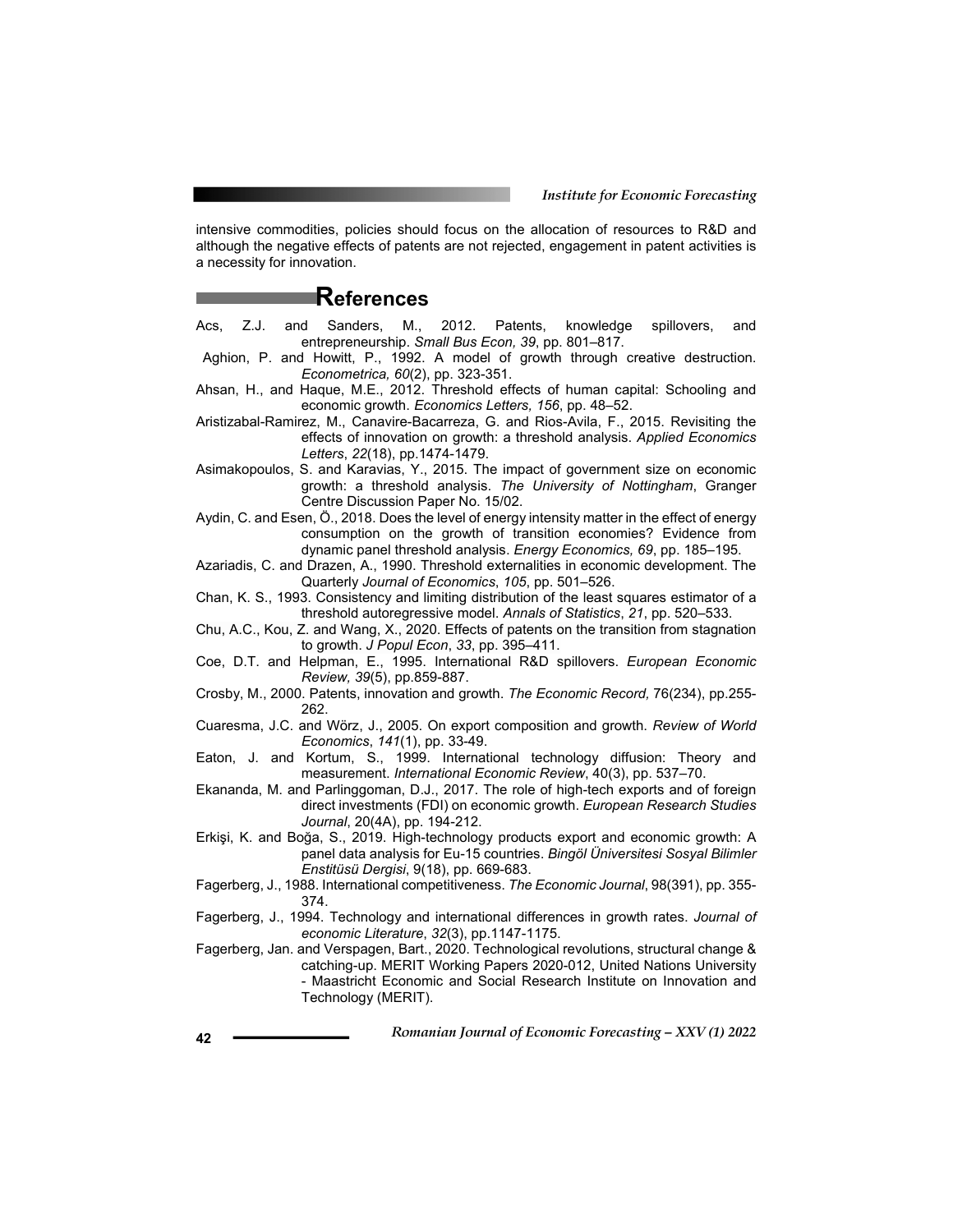- Frankel, J.A. and Romer, D.A., 1999. Does trade cause growth?. *American Economic Review*, 89(3), pp.379-399.
- Griffith, R., Redding, S. and Reenen, J.V., 2004. Mapping the two faces of R&D: productivity growth in a panel of OECD industries. *The Review of Economics and Statistics*, *86*(4), pp.883–895.
- Griliches, Z., 1979. Issues in assessing the contribution of research and development to productivity growth. *The Bell Journal of Economics*, 10(1), pp. 92-116.
- Griliches, Z., 1986. Productivity, R&D and basic research at the firm level in the 1970s. *American Economic Review*, *76*, pp. 141–54.
- Grossman, G. and Helpman E., 1991. Innovation and growth in the global economy. *Cambridge: Massachusetts Institute of Technology Press.*
- Hajamini, M. and Mohammad Ali Falahi, M.A., 2018. Economic growth and government size in developed European countries: A panel threshold approach. *Economic Analysis and Policy, 58,* pp. 1–13.
- Hansen, B.E., 1999. Threshold effects in non-dynamic panels: Estimation, testing, and inference. *Journal of Econometrics*, *93,* pp. 345–368.
- Ivus, O., 2010. Do stronger patent rights raise high-tech exports to the developing world? *Journal of International Economics*, *81*, pp.38–47.
- Josheski, D. and Koteski, C., 2011. The causal relationship between patent growth and growth of GDP with quarterly data in the G7 countries: cointegration, ARDL and error correction models. *Goce Delcev University-Stip*.
- Kabaklarli, E., Duran, M.S. and Üçler, Y.T., 2018. High-technology exports and economic growth: Panel data analysis for selected OECD countries. *Forum Scientiae Oeconomia*, 6(2), pp. 47-60.
- Kacprzyk, A. and Swieczewska, I., 2018. Is R&D always growth-enhancing? Empirical evidence from the EU countries. *Applied Econometrics Letter*, 26(2), pp.163-167.
- Korres, G.M., 2012. *Handbook of Innovation Economics*, Nova Science Publishers, Incorporated,
- Kouton, J., N'guessan, C.F.J. and Ayivodji, F., 2018. Threshold effects of health on economic growth in Sub-Saharan African countries: Evidence from a dynamic panel threshold model. *Journal of Economics and Development Studies*, 6(4), pp. 19-37.
- Lee, J., 2011. Export specialization and economic growth around the world. *Economic Systems*, *35*(1), pp. 45-63.
- Lee, C.Y., 2012. Learning-by-doing in R&D, knowledge threshold, and technological divide. *Journal of Evolutionary Economics*, 22, pp. 109–132.
- Lucas, R.E., Jr., 1988. On the Mechanics of Economic Development. *Journal of Monetary Economics, 22*, pp. 3-42.
- Mankiw, N.G., D. Romer, and D.N. Weil., 1992. A contribution to the empirics of economic growth. *Quarterly Journal of Economics, CVII*, pp. 407-437
- Nunes, P.M, Serrasqueiro, Z, and João Leitão, J., 2012. Is there a linear relationship between R&D intensity and growth? Empirical evidence of non-high-tech vs. high-tech SMEs. *Research Policy, 41*, pp. 36– 53.
- Pelinescu, E., Pauna, C., Saman, C. and Diaconescu, T., 2019. Human capital, innovation and economic growth in the EU countries*. Romanian Journal of Economic Forecasting*, 22(4), pp. 160-173.
- Romer, P., 1990. Endogenous technological change. *Journal of Political Economy*, 98(5), Part 2: S71-S102.